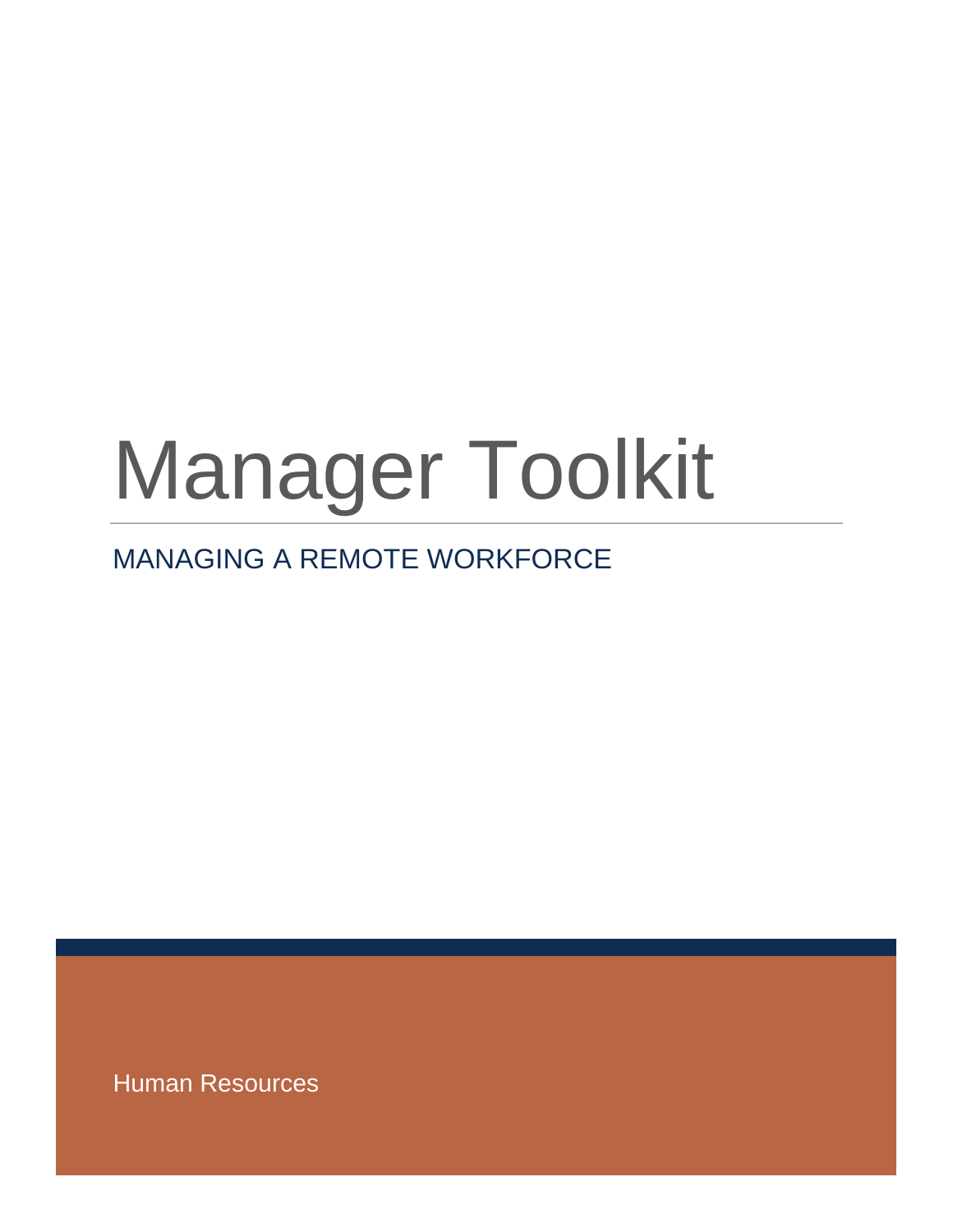# CLICK ON AN ICON TO GO TO THAT SECTION!

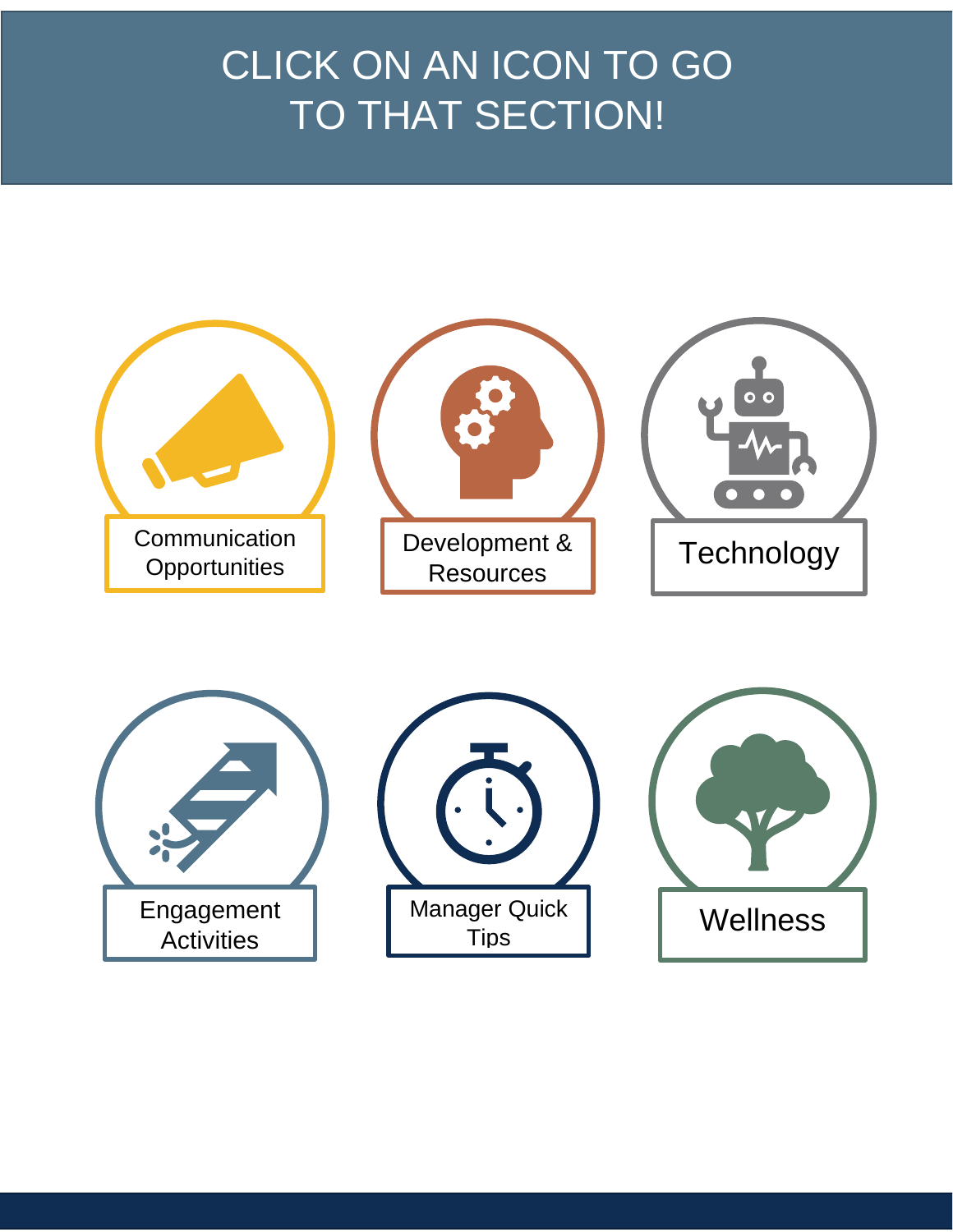#### Contents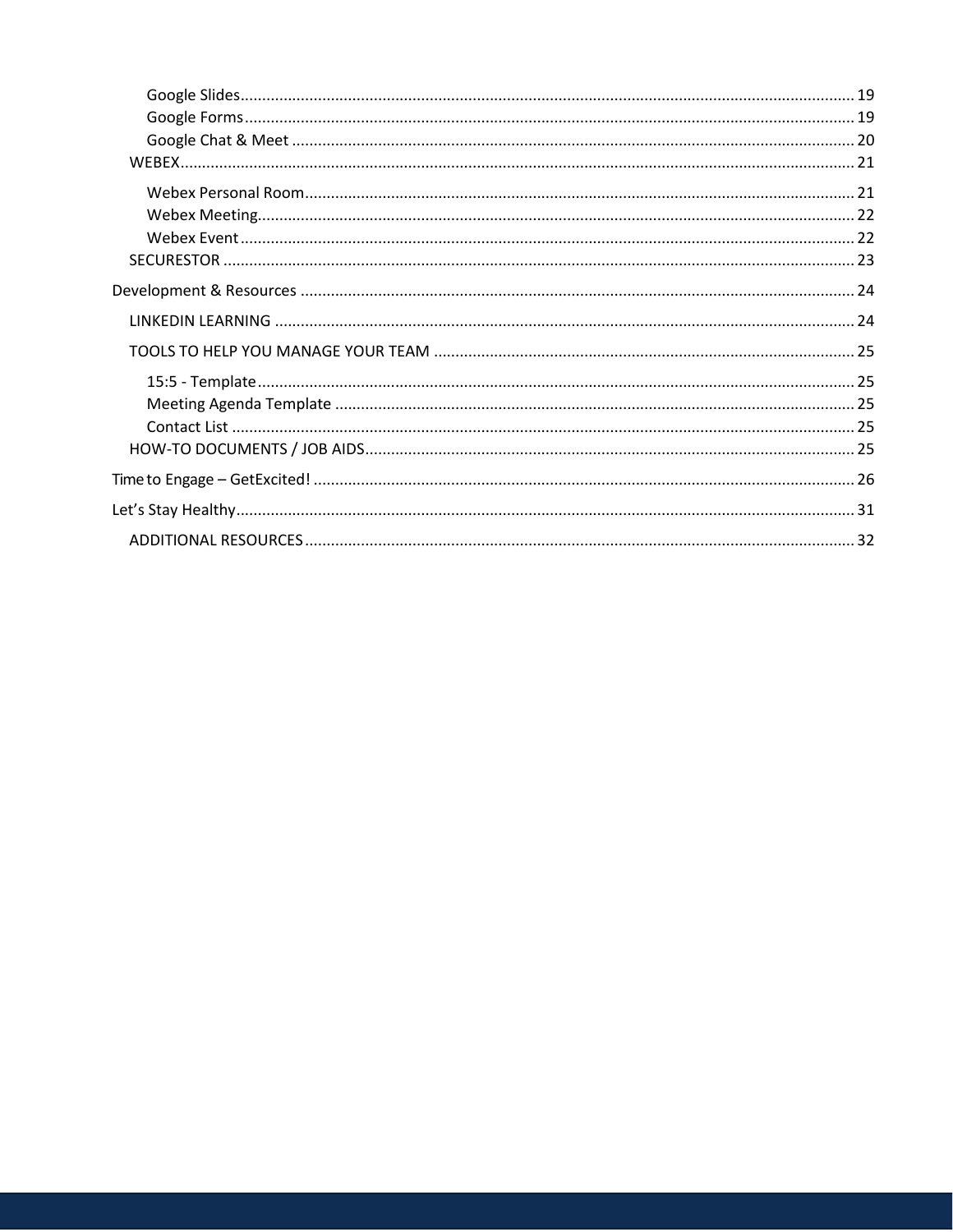# <span id="page-4-0"></span>**Managers are leading the way…**

The global pandemic has created new ways of working and performing our jobs. This creates challenges for managers as they navigate how to determine whether jobs within their span of control should be performed on-site, remote, or in a hybrid fashion and engage with their teams to continue succeeding in new and innovate ways. UTHealth remains committed to helping managers provide leadership and successful outcomes for their teams. Use this toolkit as a resource for how to lead productively while empowering your team to work differently.

# **… to tomorrow's future.**

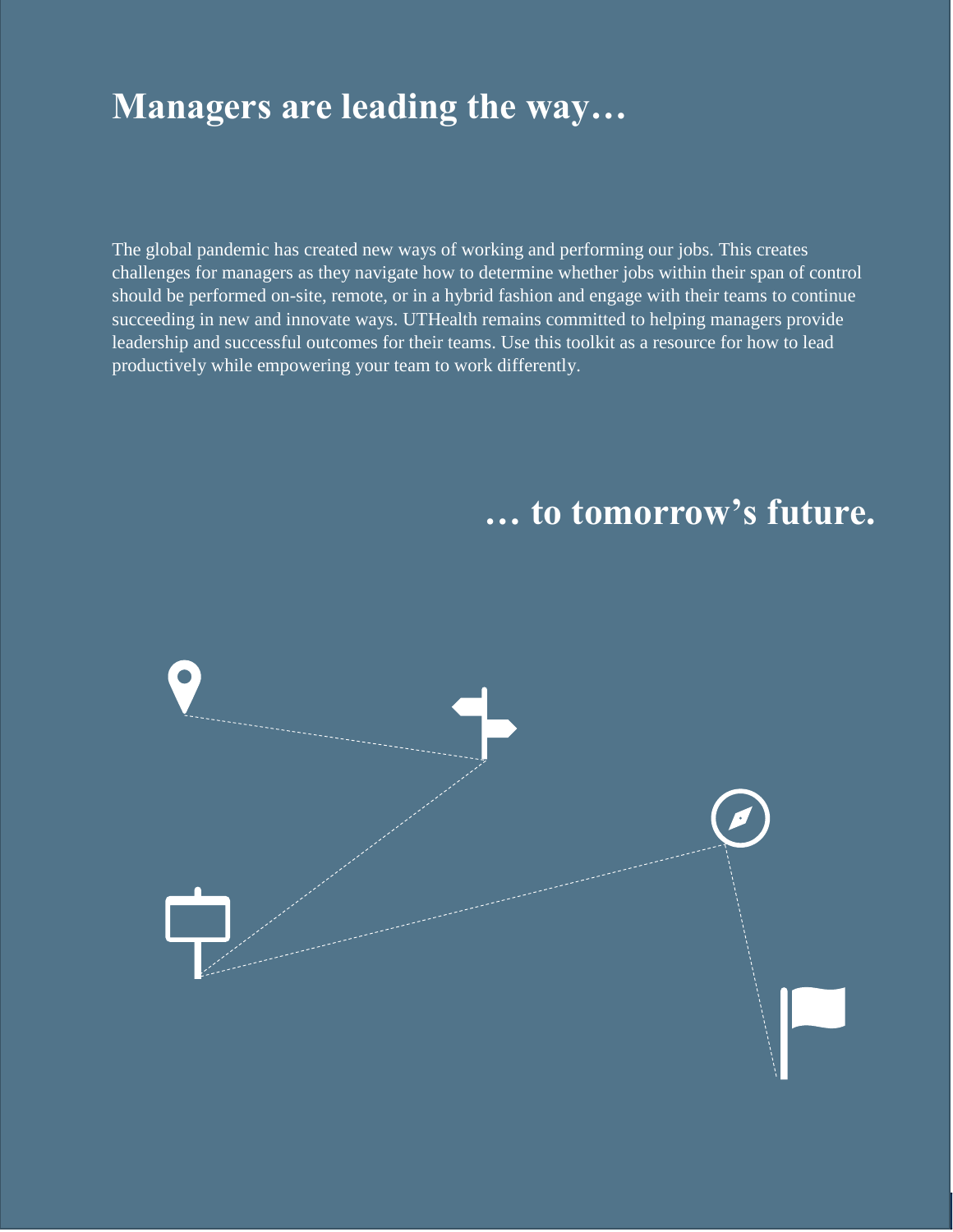





# <span id="page-5-1"></span>**On-Site? Remote? Hybrid?**

Use [this tool](https://uthtmc.az1.qualtrics.com/jfe/form/SV_cFRMoZV0oPlUmHk) to help determine which form of work will be most suitable for your team.

Once a determination is made for the jobs in your area, communicate both individually and to your whole team what the plan is moving forward and why.

#### Non-Exempt Employees

Non-exempt employees are owed overtime if they work more than 40 hours in a week. For nonexempt employees who are working remotely it is important to ensure you have the ability to track when the employee is working and that time worked is accurately captured. For reference, please refer to [HOOP 154 Overtime and Compensatory Time Off.](https://www.uth.edu/hoop/policy.htm?id=1448156)

#### Tracking Work Time:

- Set clear expectations for when the employee's work day will begin and end and when the employee will take breaks. How will you measure or record this? Will the employee send you emails when beginning and ending work, call you, IM you?
- Ensure specific assignments are given each day and completion is tracked.

Remind the employee that per university policy, they must ask and gain permission before working any overtime. Employees will be paid for any time worked, regardless of whether permission is granted or not. However, employees can be disciplined for failure to follow university policy.

<span id="page-5-0"></span>Remind the employee to accurately report their time in their timesheet as this is the official record of time worked.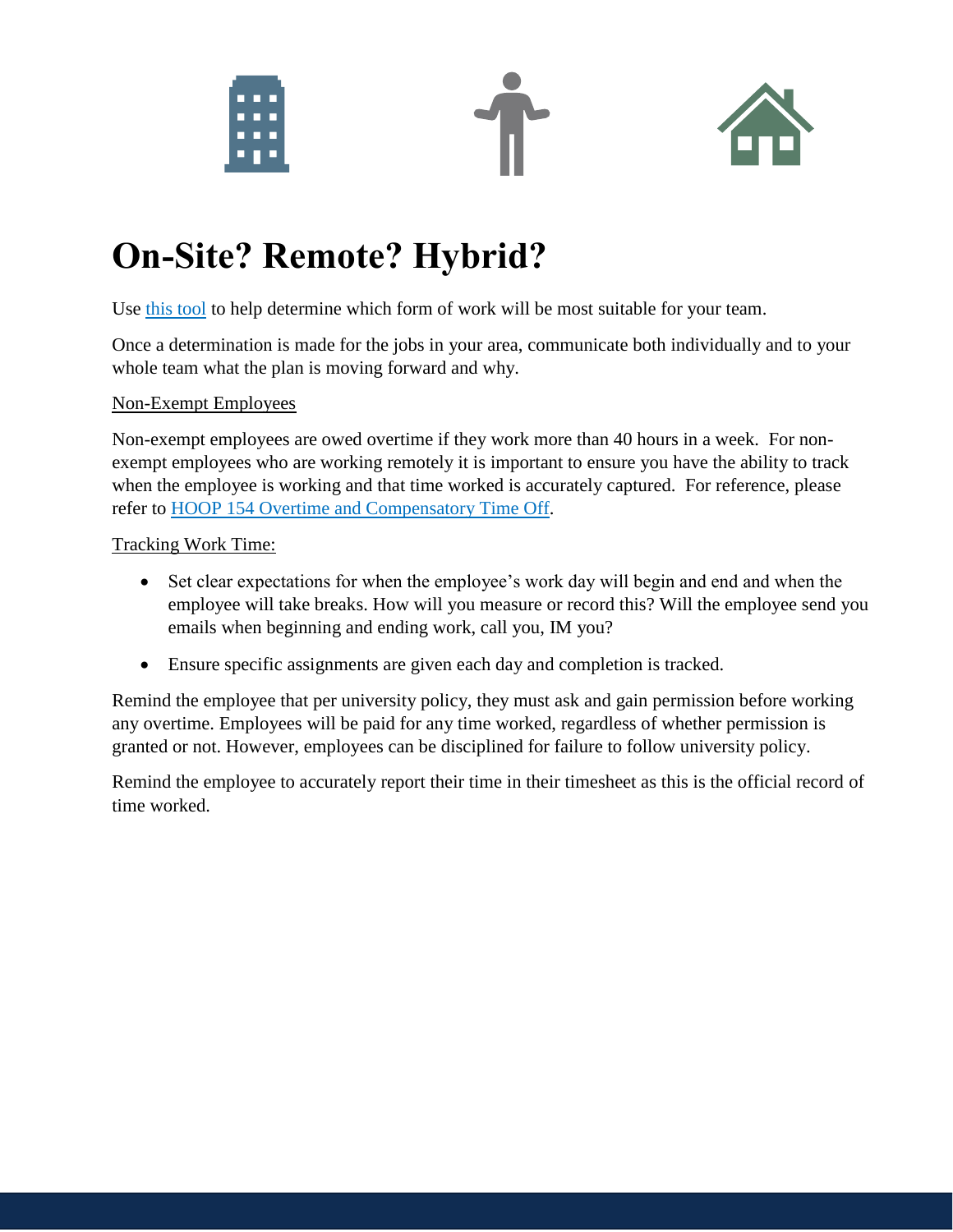# <span id="page-6-0"></span>**Quick Tips for Leading the Way**

# <span id="page-6-1"></span>**COMMUNICATION IS KEY**



- You cannot overcommunicate
- Focus on continuing to build the relationships you have with your employees stay connected
- Build and implement a communication strategy (**[Sample Strategy](https://inside.uth.edu/hr/manager-resources/manager-toolkit/SAMPLE%2BCOMMUNICATION%2BSTRATEGY.docx)**) for consistency
- Use all your tools: email, chat, virtual meetings and video
- Start meetings with time for people to interact casually and encourage the team to share highs and lows of the week

# <span id="page-6-2"></span>**TRUST YOUR TEAM**

- Encourage team to set boundaries to avoid burnout
- Know you hired good people and trust them to accomplish their goals
- Acknowledge success

# <span id="page-6-3"></span>**CREATE SUCCESS**

- Be clear. Set clear goals and expectations. Follow up to ensure the individual understood the expectations
- Look for opportunities to have team members partner together on projects to leverage their strengths
- Ask the team about opportunities or areas for the team to grow. The outcome may be great project assignments for the team to collaborate

# <span id="page-6-4"></span>**LISTEN TO YOUR TEAM**

- Listen for stresses and explore one-on-one with the person to see where they may need assistance
- Provide opportunities for each employee to be heard. This means making sure that those who are less likely to speak up are able to express themselves

**Send quick tips about working remote to your employees.**



**[DOWNLOAD HERE](https://inside.uth.edu/hr/manager-resources/manager-toolkit/Employee%2BQuick%2BTips%2Bfor%2Ba%2BSuccessfull%2BVirutal%2BWork%2BExperience%2Bduring%2BCOVID-19.docx)**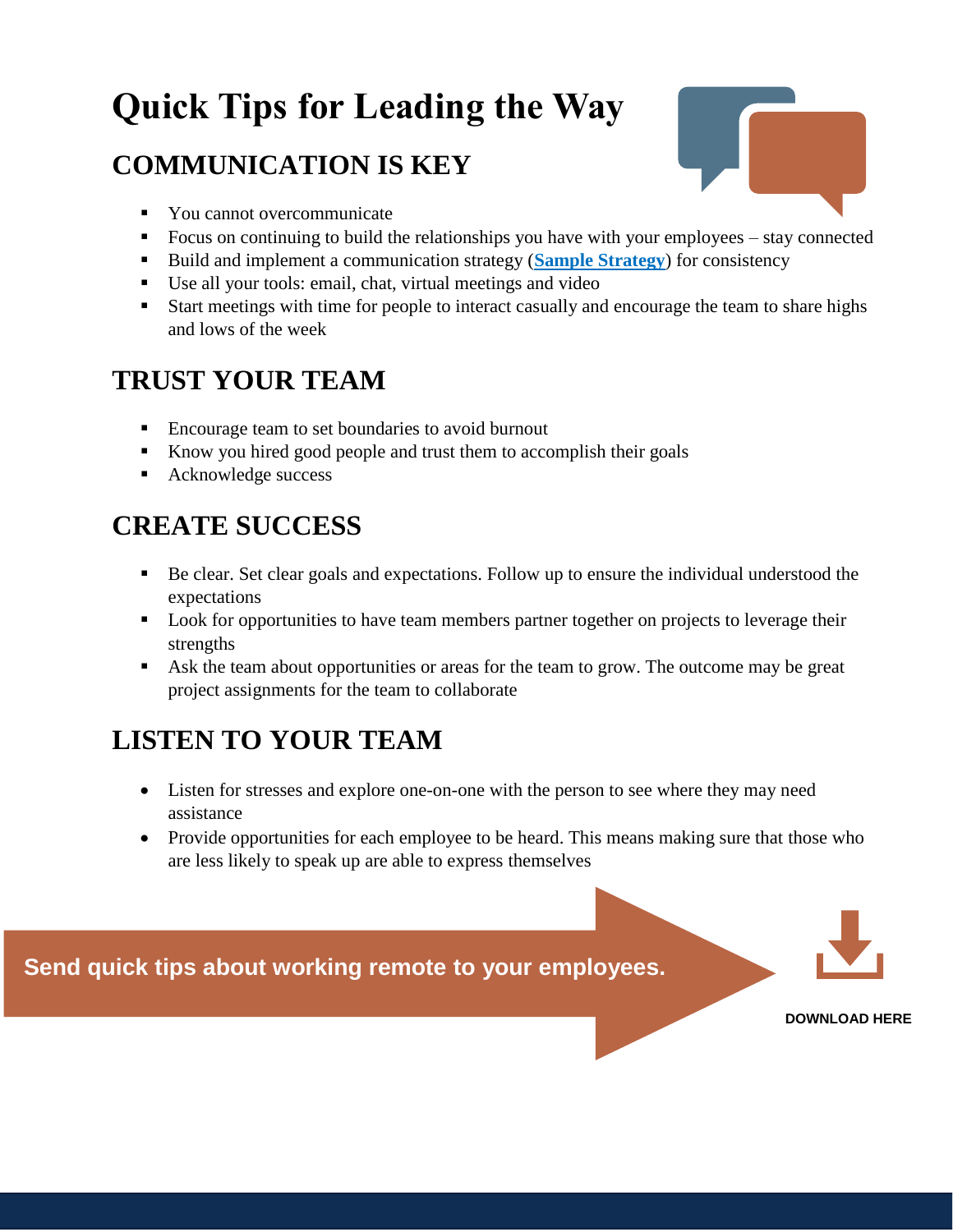# <span id="page-7-0"></span>**Staying Connected**

Work closely with your team to ensure continued engagement and that the team feels connected to each other, you and the mission of the department.

# <span id="page-7-1"></span>**INDIVIDUAL EMPLOYEE MEETINGS**

### <span id="page-7-2"></span>Kick Off to Working Virtually Meeting

This is an opportunity to talk with your employee to help them feel comfortable while working remotely or in a hybrid environment. Below are a few items you may want to consider reviewing during this initial meeting.

- Understand if the employee has have ever worked in a virtual or hybrid environment
- What does the employee see as possible challenges?
- Review the best ways to communicate during the day so that both of you feel connected
- Are they comfortable utilizing the needed technology?
- This is a time for the employee to learn new skills that will help improve their performance. Ask the employee to review the various courses in [LinkedIn](https://go.uth.edu/linkedinlearning)  [Learning](https://go.uth.edu/linkedinlearning) and share with you in your next meeting skills they want to learn (consider creating a learning plan)

#### <span id="page-7-3"></span>Daily Touch Base

Keep it short and sweet! A touch base can be as simple as a quick Teams message, text or email. It does not need to be formal. People will appreciate the quick touch base.

<span id="page-7-4"></span>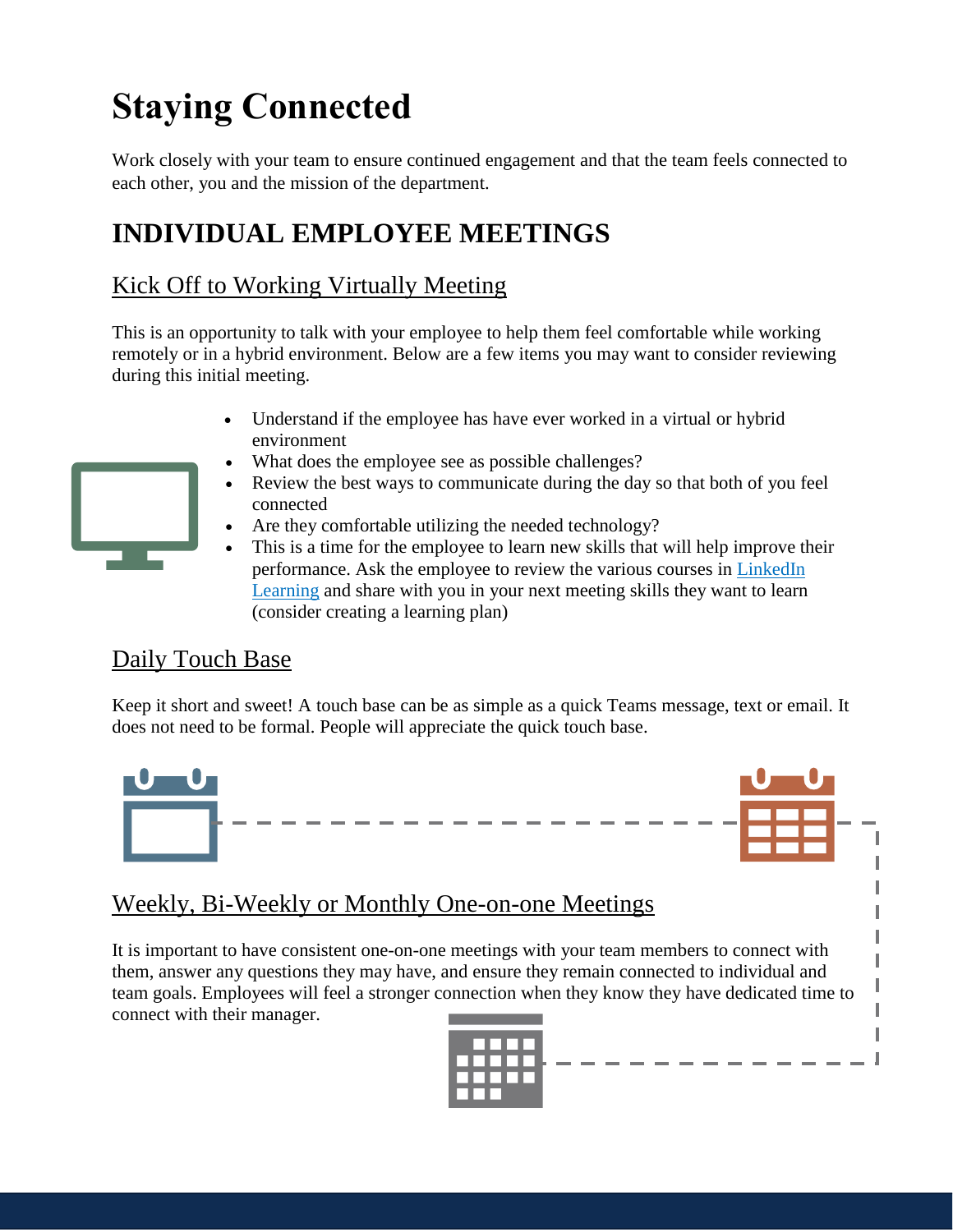# <span id="page-8-0"></span>**TEAM MEETINGS**

Team meetings are important for connection and alignment. With remote or hybrid teams it is important to build camaraderie and relationship that can be missed when teams are on-site. Consider whether some meetings should be held in-person to help build relationships or to complete projects or work product that is more effectively done in-person.

#### <span id="page-8-1"></span>Team Huddles

These are quick high-level meetings to gather the team.

- Typically, short meetings scheduled throughout the week to make sure everyone is aligned
- How often to schedule will depend on the needs of the team. If in a time of consistent change, daily may be needed. If mainly a time to stay connected for quick updates, possible two to three times a week



#### <span id="page-8-2"></span>Standard Team Meetings

Keep the team connected with weekly or bi-weekly meetings to enhance team dynamics. Topics for the meetings may include:

- General department updates. Do not forget that people often find out about meetings, general updates or new things happening in the department just by being in the office. Nothing is too small, people want to hear what is happening
- Have the team go around and discuss something good/new happening professionally or personally to break the ice
- Ask the team for their suggestions on possible continuous improvement projects. This would allow you to assign groups of people to work together on a unified goal
- Ask a team member to do research on a topic and share information with the team that would be of interest to the team and ask them to share with the group

#### <span id="page-8-3"></span>Engagement Touchbase

Schedule time to just have fun! With a remote or hybrid team, it is important to schedule time to connect on a personal level. This helps build relationships that can be leveraged to create a more cohesive team.

- Virtual Tea Time: A quick conference call where employees will sit around (preferably with coffee or tea) in a relaxed environment to just chat about anything.
- Weekly Children or Pet sharing chain: Very simple email sent to those on your team with a fun photo of you and your children / pets and invite others to share.
- DIY Craft Challenge: 30-minute surprise activity you can play with your team. Have everyone build anything from materials in their general area and then share during video chat or by email.

For more great ideas check out the Engagement Section!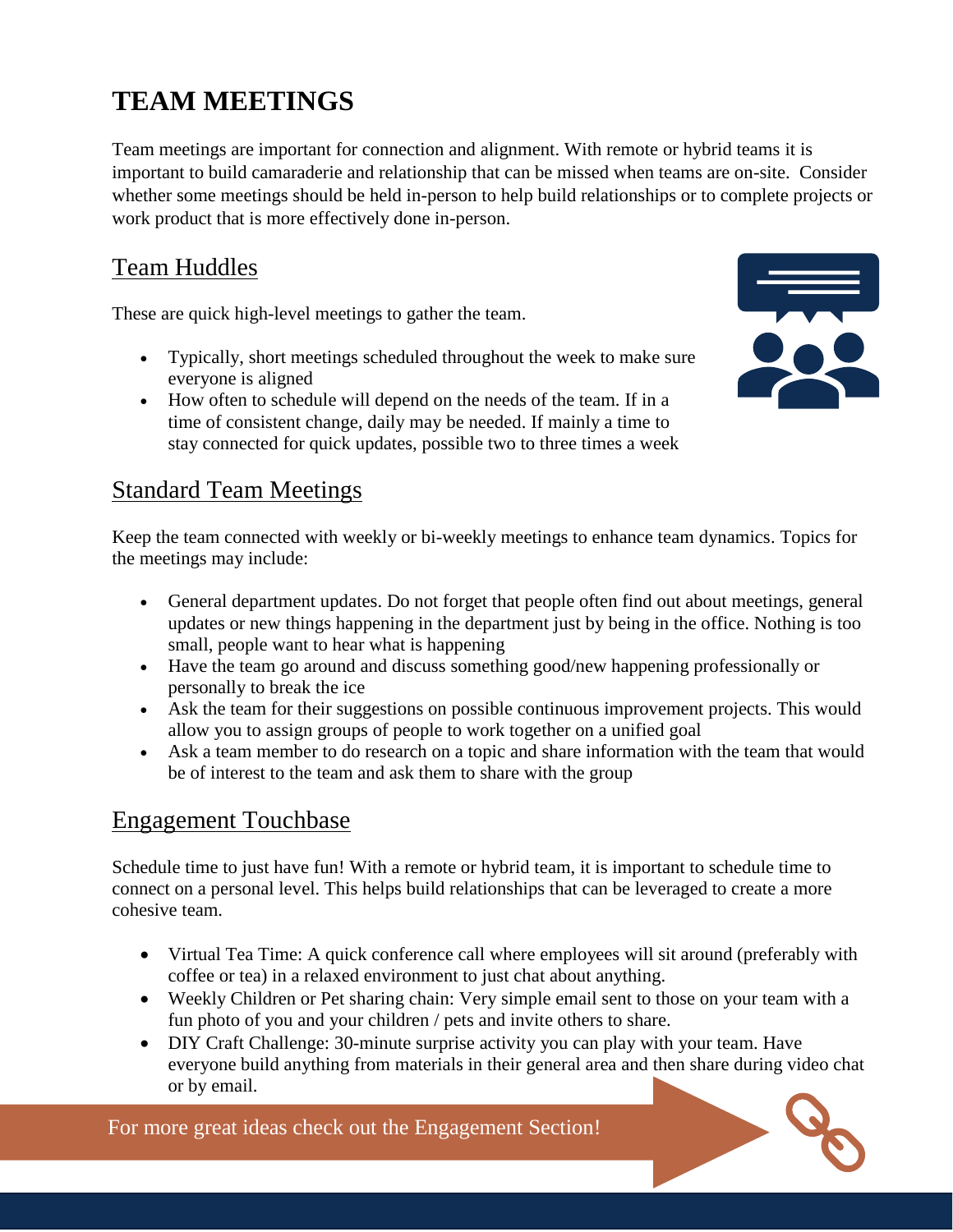# <span id="page-9-0"></span>**Communication Best Practices**

# <span id="page-9-1"></span>**WHAT TOOLS SHOULD I USE**

- There are several tools to aid in communication opportunities such as email, phone, text messaging, instant messaging, video conferences, and document sharing.
- Ensure that all remote employees have the same programs downloaded and are capable and trained on how to use them all effectively. [Refer to Technology section for additional information](#page-12-0)

# <span id="page-9-2"></span>**KEEP PREDICTABLE & CONSISTENT**

To prevent remote anxiety, clarify how and when information will be communicated. You might be asking yourself, "When do we use instant messaging? Why do we write emails? At what point do we pick up the phone?"



Use a check-in or reporting template to keep consistency across the team

• Example: 15-5 Report - Each week, everyone on a team spends 15 minutes writing feedback in a templated report sent to the manager. The manager takes five minutes to read and respond to each report, and 15 minutes to collate their own feedback for their manager.

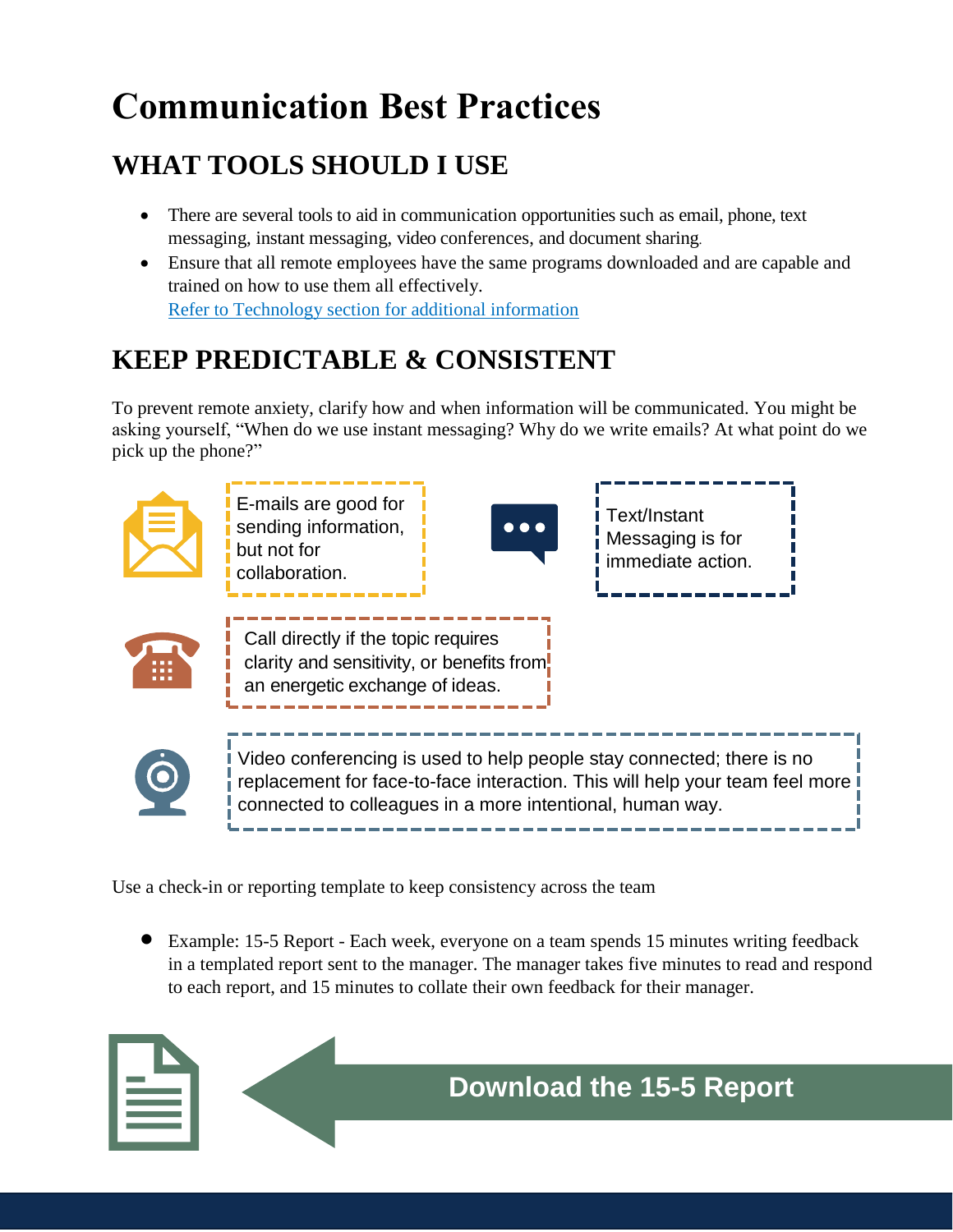# <span id="page-10-0"></span>**HAVE A CLEAR MESSAGE**

**Context**: When you are communicating digitally, provide enough context to make sure your message is known. When only responding "Yes" to a question or giving little information, the lack of elaborating might make the person feel you do not care about the issue or lead them to not care about the issue you brought up.

#### **Not Concise**

So, I was thinking that maybe, we could try meeting at twelve noon instead of 5:00pm for our weekly meetings. I plan on working from home in the afternoon and I was thinking that might be easier. What do you think?

#### **Concise**:

I'd like to begin working from home in the afternoon from now on. Are you okay with changing our weekly meeting time from 5pm to 12pm?

# <span id="page-10-1"></span>**CONTINUE CASUAL COMMUNICATION HABITS**

If you normally catch up with colleagues in person before a big meeting, do the same before dialing in to a group conference call when everyone is remote. If you normally chat with your admin assistant first thing in the morning, do the same remotely by instant messaging. Even when at home, you should confirm receipt of messages and check in with people when you start your day and end your day. Try to follow the same rituals and habits to maintain relationships.

## <span id="page-10-2"></span>**APPROPRIATE HOME WORK ENVIRONMENTS**

Remote or hybrid employees need to have appropriate work from home environments. Discuss the following points with your employee regarding their home work environment:

- Do they have a workspace at home where interruptions are controlled during work hours?
- Ensure their workspace has the ability to avoid breaches of information security. How will the employee safeguard any sensitive data they may need when working from their home environment? Teleworking employees remain obligated to comply with all UTHealth security policies, practices, and instructions, including [HOOP 206,](https://www.uth.edu/hoop/policy.htm?id=1974558) [HOOP 175,](https://www.uth.edu/hoop/policy.htm?id=1448198) and [HOOP 180.](https://www.uth.edu/hoop/policy.htm?id=1448208)
- If necessary, does their worksite have a door that can be closed so that household members do not interfere with work?
- Does the employee have a reliable wi-fi connection for their home work environment? At least 50 Mbps download speed and 5 Mbps upload speed are recommended. What is the plan if there is a power or internet outage?

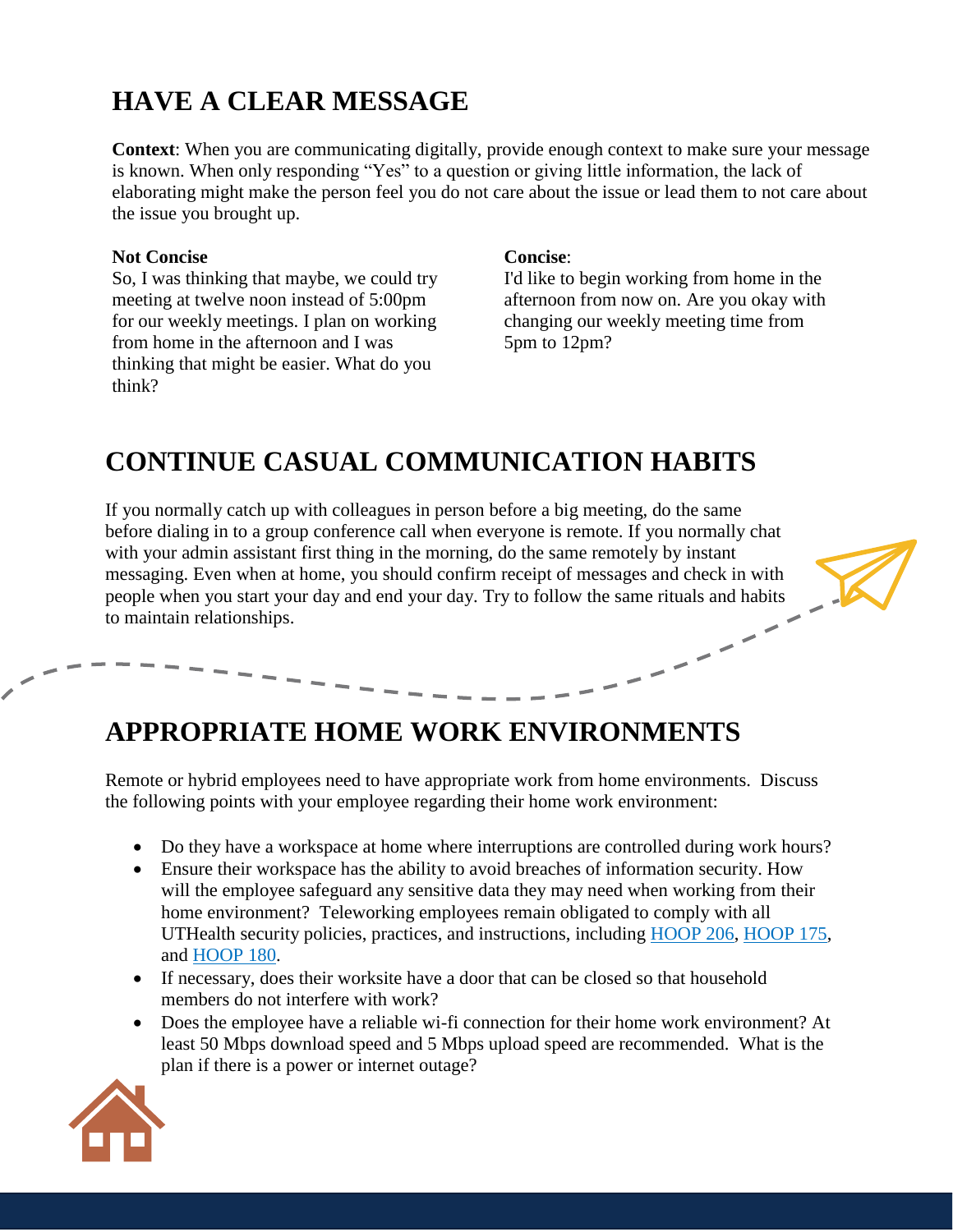# <span id="page-11-0"></span>**KEEP COMMUNICATION POSITIVE**

| <b>Avoid</b>                        | <b>Use Instead</b>                                        |
|-------------------------------------|-----------------------------------------------------------|
| <b>Must</b>                         | Needs to                                                  |
| Required                            | <b>Strongly recommend</b>                                 |
| I'm forced to                       | I choose to                                               |
| That will never work                | Let's look at our alternatives                            |
| We will not be able to              | We will be able to once                                   |
| That's not my problem               | I think you should talk to  instead                       |
| There's nothing I can do about that | I'm a bit stuck, can you help me find other options?      |
| You should have                     | That didn't work - here is what I recommend for next time |
| I haven't had time                  | I will be able to get this to you by                      |
| I assumed that                      | Could you clarify for me please?                          |

# <span id="page-11-1"></span>**ONBOARDING A REMOTE EMPLOYEE**

When a new employee joins your team, it is very important to be intentional about their training, especially if they are a remote or hybrid employee. Some factors to consider are listed below:

- Create a training plan that identifies the scope of all items and the timeline
- If a hybrid model, identify which items are best covered face to face or appropriate for a virtual training.
- Consider how shadowing exercises will be adapted to a virtual environment, if not how will the shadowing exercises work virtually, does the training lend itself to create training exercises the person can practice independently, or is there an opportunity for all training to take place face to face.
- Is there an opportunity to have different people train various sections of the outlined training? This would allow the new hire the opportunity to work with a variety of people on the team and build connections.
- Work with those designated to train and walk through how they will train virtually. It is important to make sure they are also comfortable training virtually.
- Have the trainer monitor the progress of the area they have trained. Set realistic goals for the progress of the new hire.
- To ensure the new hire continues to feel connected create regular check points to discuss the progress and how they feel they are progressing. In addition, have team members that have trained create regular check points so the individual is comfortable reviewing or asking questions about the training.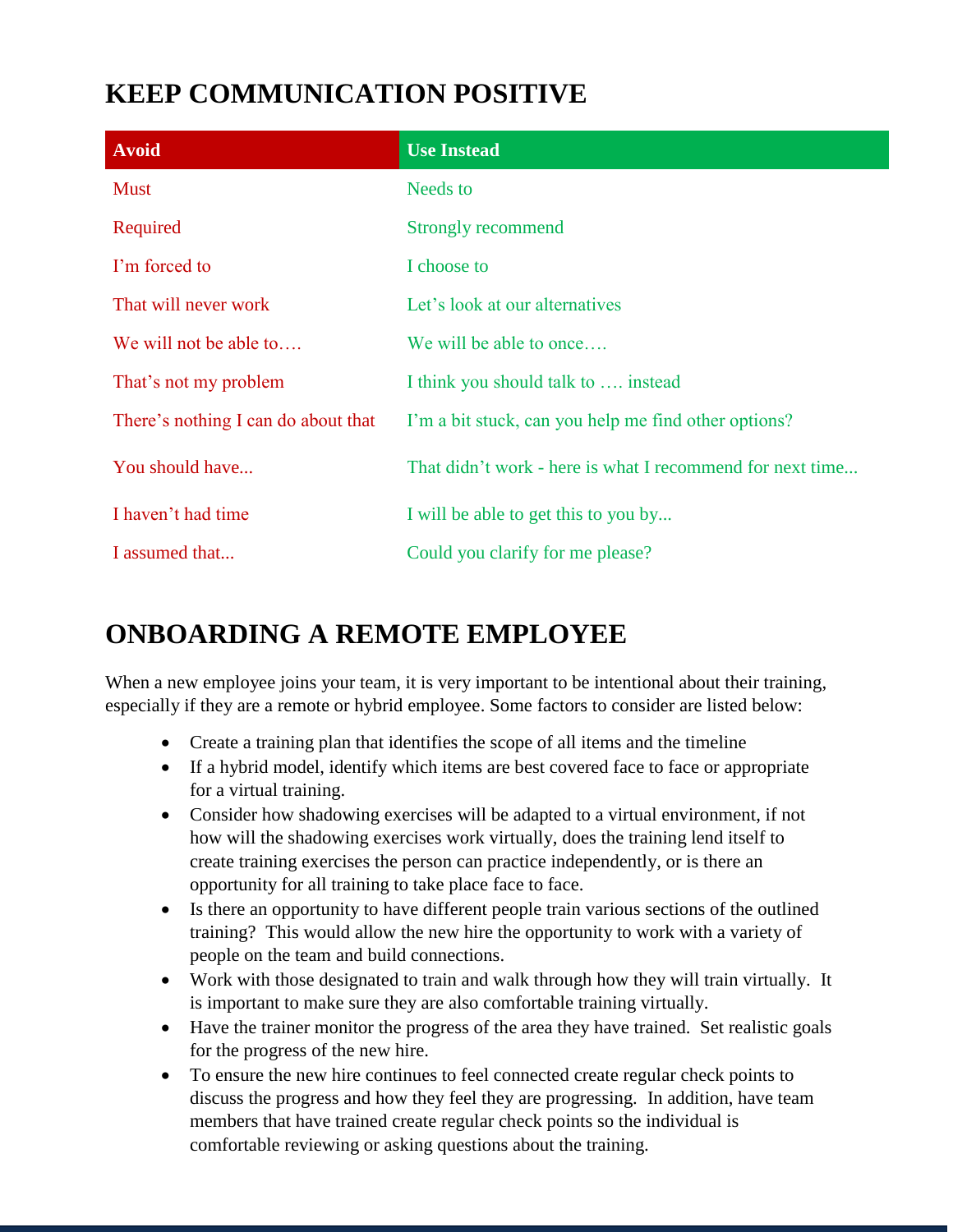# <span id="page-12-0"></span>**Technology**

UTHealth provides many excellent information technology resources for its staff, faculty, and students. In this section of the Manager Toolkit, you will learn about the various IT resources available to you that can keep your team working effectively and efficiently even though you are separated physically!

# <span id="page-12-1"></span>**WORKING REMOTELYGUIDE**

The UTHealth Information Technology department has developed a website with a list of helpful resources available to UTHealth community members who work remotely. Please reference this resource as you work and encourage your employees to be successfulremotely.



# <span id="page-12-2"></span>**VIRTUAL PRIVATE NETWORK (VPN)**

Ever wondered what a VPN is and why it's important? IT has you covered! Educate yourself on what exactly this critical tool is, how to install it, and when to log on and log off from it during the day.

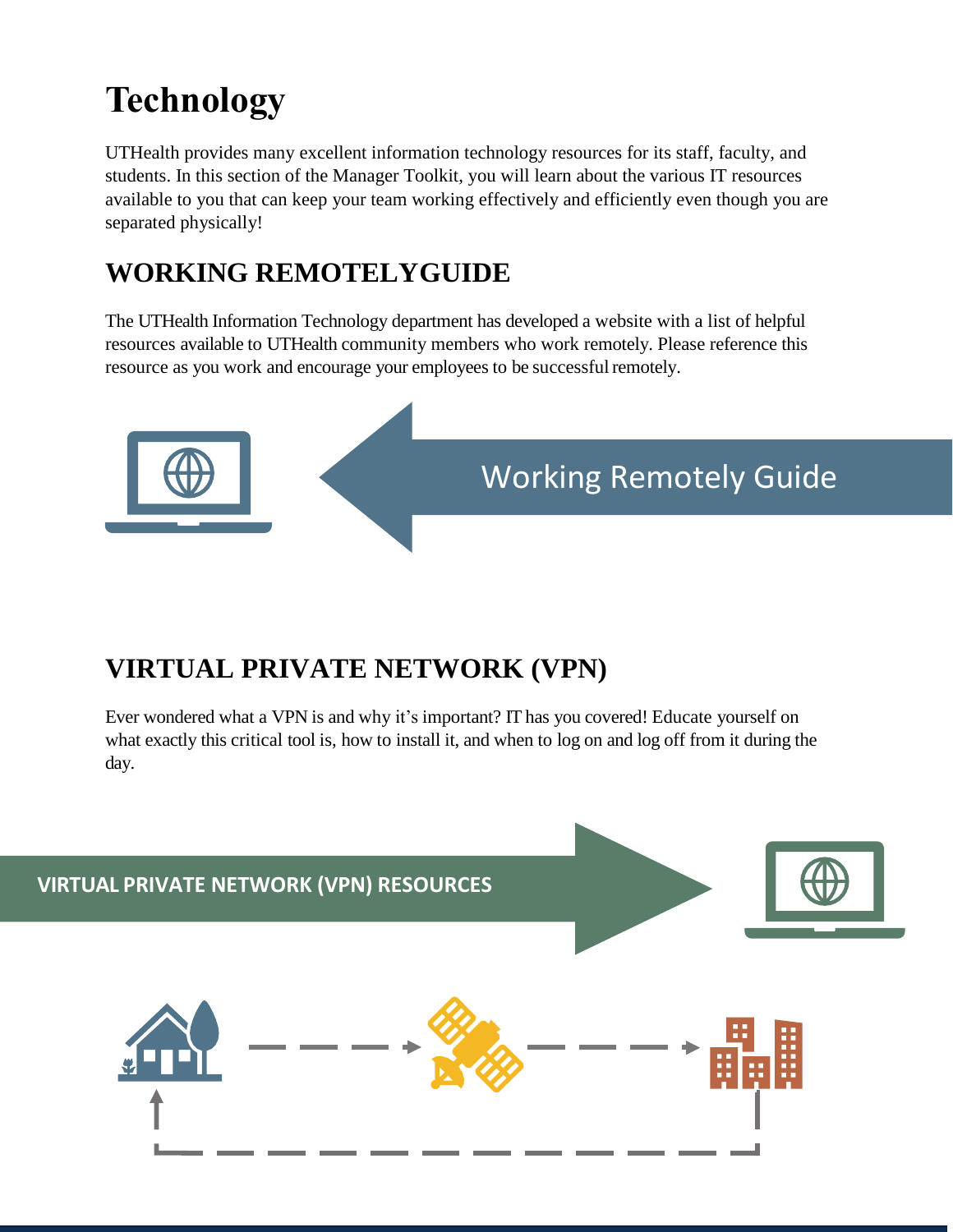# <span id="page-13-0"></span>**MICROSOFT OFFICE 365**

Every staff member has a version of Microsoft Office downloaded on their work computer/laptop. You probably are very familiar with most of Microsoft Office's programs such as Outlook, Word, Excel, and PowerPoint. In addition to the applications on your computer, you have access to Office 365 Education. Office 365 Education is a cloud-based service which provides access to Word, Excel, PowerPoint, and additional productivity tools. Employees at UTHealth can download Microsoft Office 365 Education for personal use on no more than 5 personal, non-UTHealth devices. Using your Office 365 account, you can also access OneDrive which is managed by UTHealth and accessible via most browsers. With OneDrive, you can log in and access Office documents from any computer at any location.

Office 365 allows staff members to log in from anywhere at any time to create documents, share them and collaborate in real time with you and their coworkers. All edits are saved and you can easily look back at previous versions of the document for reference. No more endless email threads with attached documents named V1, V2,  $FINAL$ ,  $FINAL$ ,  $FINAL$ ; now it's in one place and available at a moment's notice.

The first time you log in to Office 365 you will need to register using your UTHealth email address.

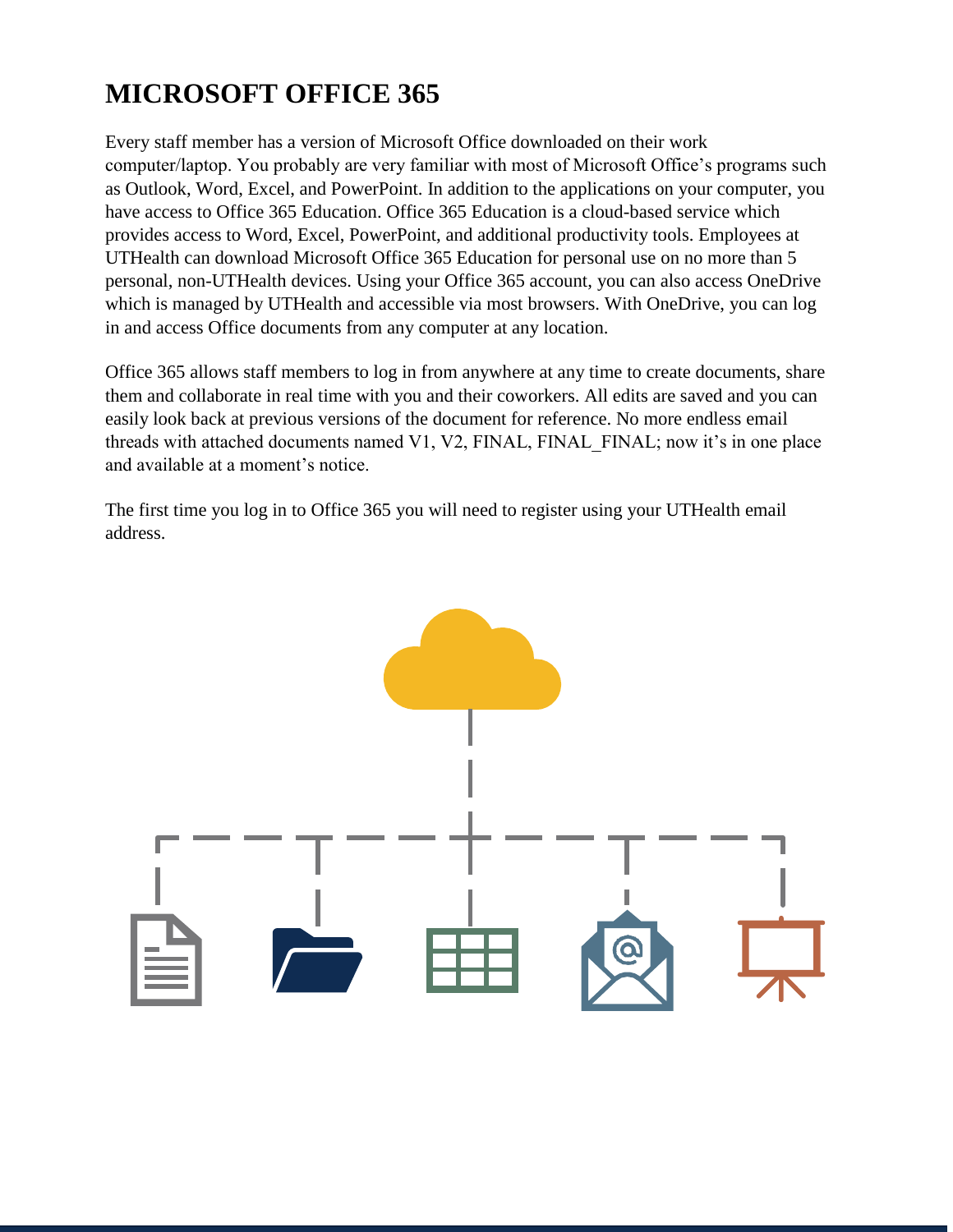#### <span id="page-14-0"></span>Word, PowerPoint, Excel, & Outlook

Given the ubiquity of these Microsoft Office products, we will not give detailed explanations of what these applications are or how to use them. We encourage you to increase your knowledge and productivity using the training links below. It is important to note that Word, PowerPoint, and Excel can be used online via Office 365 from any web browser and can be edited by multiple individuals in real time as well!

Links:

● [word.office.com](http://word.office.com/) ● [powerpoint.office.com](http://powerpoint.office.com/) ● [excel.office.com](http://excel.office.com/) ● [mail.uth.edu](https://mail.uth.edu/) Training: [Word](https://support.office.com/en-us/word) **[PowerPoint](https://support.office.com/en-us/powerpoint) [Excel](https://support.office.com/en-us/excel) [Outlook](https://support.office.com/en-us/outlook)** 

#### <span id="page-14-1"></span>**OneDrive**



OneDrive is similar to a network drive, but you can access it from any internet browser. You can save any file type to your personal OneDrive or create a folder and share it with your direct reports so they can access those files too.

Use Case:

Are your network drives not available when you're away from campus? No worries. Now there's a centralized spot to view and edit documents in Office 365! Give your team members access to the files they need to edit or just the ones they need to view/comment on.

Link: [onedrive.live.com](http://onedrive.live.com/) Training: [Office 365 Training Center](https://support.office.com/en-us/onedrive)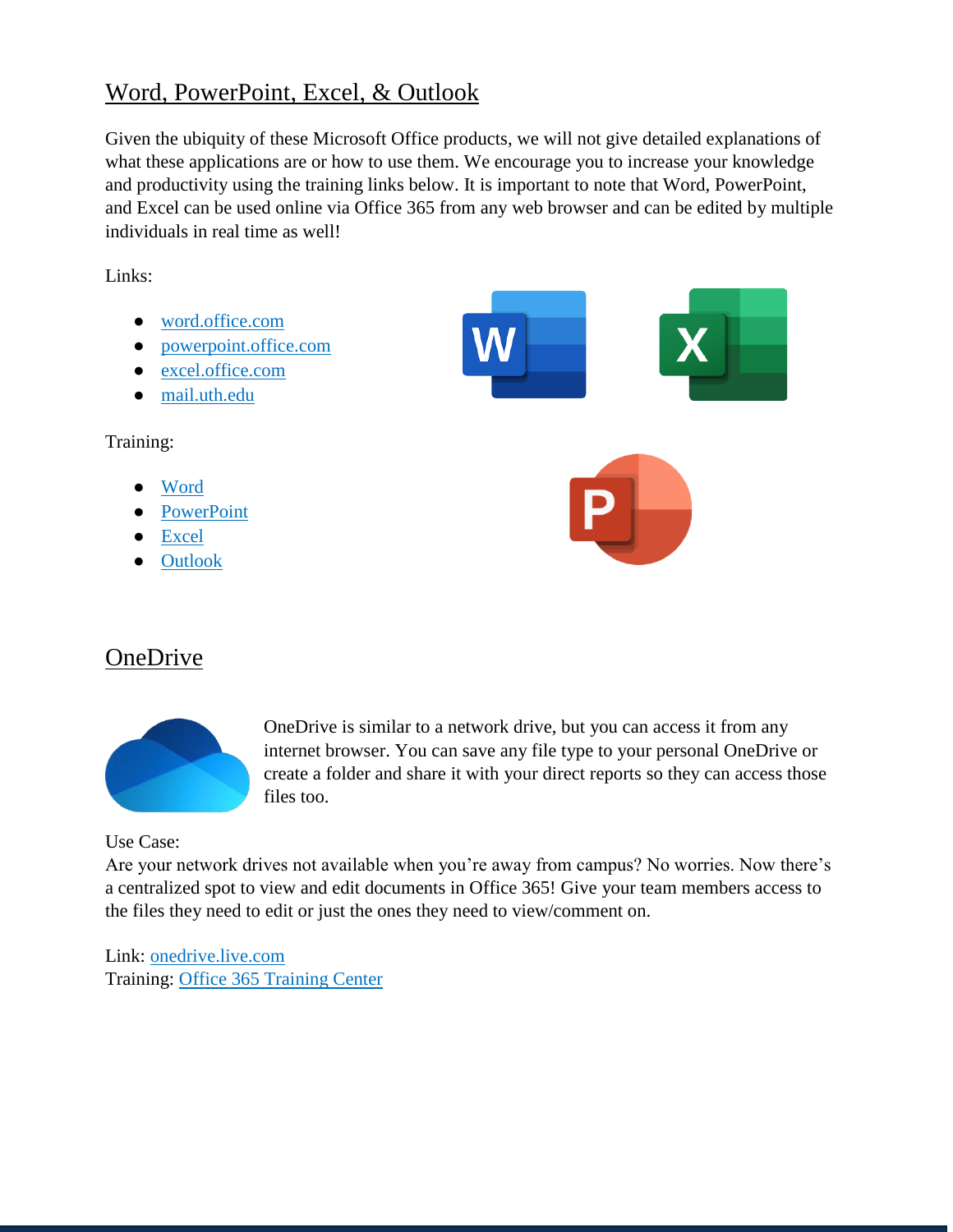#### <span id="page-15-0"></span>**OneNote**

How many times have you written notes down only later to find that you've lost them. Is your desk overflowing with sticky notes and other hastily written reminders? Microsoft OneNote is the all-purpose digital notebook you've been waiting for! Whether you've got a million ideas or a million things to do, you can easily jot them down and find them later. OneNote organizes itself into notebooks, sections, and pages for easy organizing. Even better, you can share



your notebook with anyone who may need access so you always have a central repository for your knowledge. You can add typed notes, pictures, attachments, audio notes, as well as sketches and drawings for future reference.

#### Use Case:

Does your team have standardized processes for getting things accomplished? Why not jot those processes down so that way anyone can look back later for a quick refresher? This also makes onboarding easier if you have a virtual desk manual available to any newcomers. The search feature within OneNote makes it easy to find the information you're looking for!

Link: [onenote.com](https://support.office.com/en-us/onedrive) (or create a new notebook from your application and save to OneDrive) Training: [Office 365 Training Center](https://support.office.com/en-us/onenote)

#### <span id="page-15-1"></span>Planner



Microsoft Planner is a project management tool that allows teams to visualize tasks in a project and give real-time status updates. With Planner you can create buckets for tasks and assign specific tasks to individuals on your team. Buckets can be labeled however you like: *Not Started, In Progress, Completed* for example. Each task can be assigned to an individual and comments can be written on the task so everyone has the most up to date information about that specific task. Planner also offers you the ability to view the project in multiple ways: by status, by assigned to, by due date, etc.!

#### Use Case:

Are you planning an upcoming virtual event? Want to make sure you haven't forgotten any important step? Create a Planner board and add all the necessary tasks to have a successful event. Then start assigning tasks to members on your team. As the date get closer, you can see exactly what you have left to accomplish before the event.

Link: [tasks.office.com](http://tasks.office.com/) Training: [Office 365 Training Center](https://support.office.com/en-us/planner)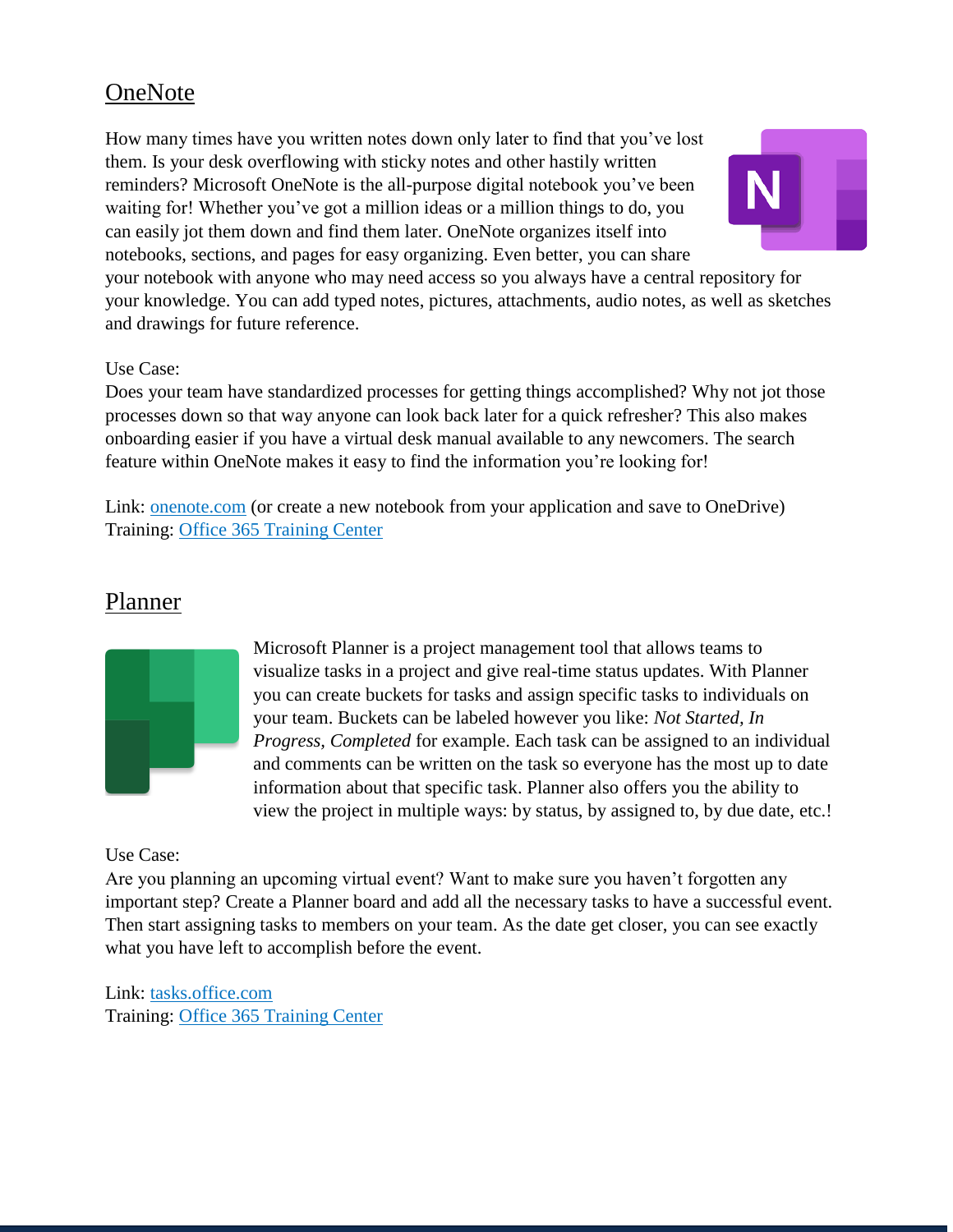#### <span id="page-16-0"></span>Forms

Microsoft Forms lets you easily create surveys and polls to collect customer feedback, measure employee satisfaction, and organize team events. You can also set up forms like a quiz so that people taking the quiz get a score immediately after submitting their response. You can summarize survey results at a glance with charts and graphs. Want to make sure that each person only responds to the form once? You can make that adjustment in the settings.



#### Use Case:

Are you trying to figure out the best date to hold a quarterly lunch and learn? Create a form using Microsoft Forms and send it out to your team. You can set an end time for the form availability and even receive an email notification when someone submits a response. After everyone's taken it, you can go to the form and look at the summary charts to see when the best date and time is for the event!

Link: [forms.office.com](http://forms.office.com/) Training: [Office 365 Training Center](https://support.office.com/en-us/forms)

#### <span id="page-16-1"></span>Microsoft Teams

Microsoft Teams is the ultimate messaging app for your organization—a workspace for real-time collaboration and communication, meetings, file and app sharing, and even the occasional emoji! As a truly collaborative tool, you can set up a team and then create different channels so the correct communication is shared in the correct space. Additionally, you can link various Microsoft applications right to your team so there's never a need to leave the Teams application; all the work takes place in one location with everyone, together.



#### Use Case:

You have a small team that needs to focus on a large project for several months. They need to be able to communicate quickly and share documents in a way that allows everyone to have realtime information about the project so there are no duplications of efforts. Create a team and add those individuals who need access so they can work seamlessly with each other, regardless of their location.

Link: [teams.office.com](http://teams.office.com/) Training: [Office 365 Training Center](https://support.office.com/en-us/teams) UTHealth Resources: [UTHealth MS Teams Training](https://inside.uth.edu/m365/teams/)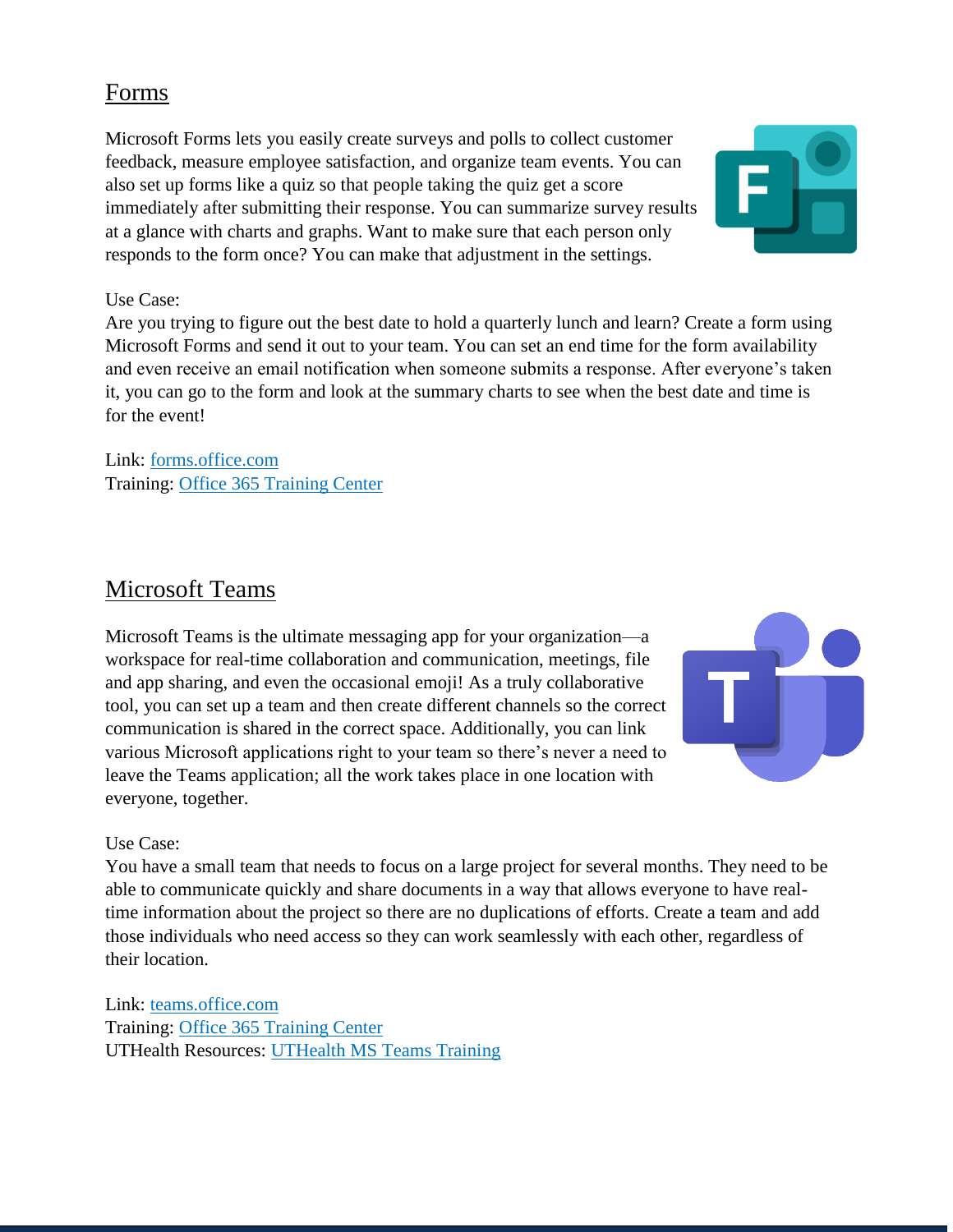# <span id="page-17-1"></span><span id="page-17-0"></span>**UTH-SHARE (GOOGLE OFFICE SUITE)**

UTH-Share is UTHealth's implementation of Google's G Suite for Education -- a set of cloudbased collaboration tools that allow users to create, store and share Google documents with others both inside campus and around the world!

UTH-Share's suite of products includes Drive, Documents, Forms, Groups, Sheets, Slides, Sites, and a host of other applications to enhance communication and real-time collaboration. UTH-Share has even been approved for the secure storage of HIPAA and FERPA information with [certain security restrictions.](https://www.uth.edu/uthshare/enabling-phi.htm)

If you have not set up your UTH-Share account, you can do so [online.](https://www.uth.edu/uthshare/index.htm)

#### Google Drive

Google Drive is similar to a network drive, but you can access it from any internet browser. You can save any file type to your personal drive or create Shared Drives if you need members of your team to collaborate on documents. There are a host of sharing features and permissions available to document/folder owners as well as collaboration abilities.



Use Case:

Are your network drives not available when you're away from campus? No worries. Now there's a centralized spot to view and edit documents on Google! Give your team members access to the files they need to edit or just the ones they need to view/comment on. Shared drive lets teams all have access to add and edit all the files they need at a moment's notice.

Link: [https://drive.google.com](https://drive.google.com/) Training: [G Suite Learning Center](https://support.google.com/a/users/answer/9310246?hl=en&ref_topic=9296420&visit_id=637215188000313864-490523461&rd=1) Additional Help: [Cheat Sheet](https://support.google.com/a/users/answer/9300017)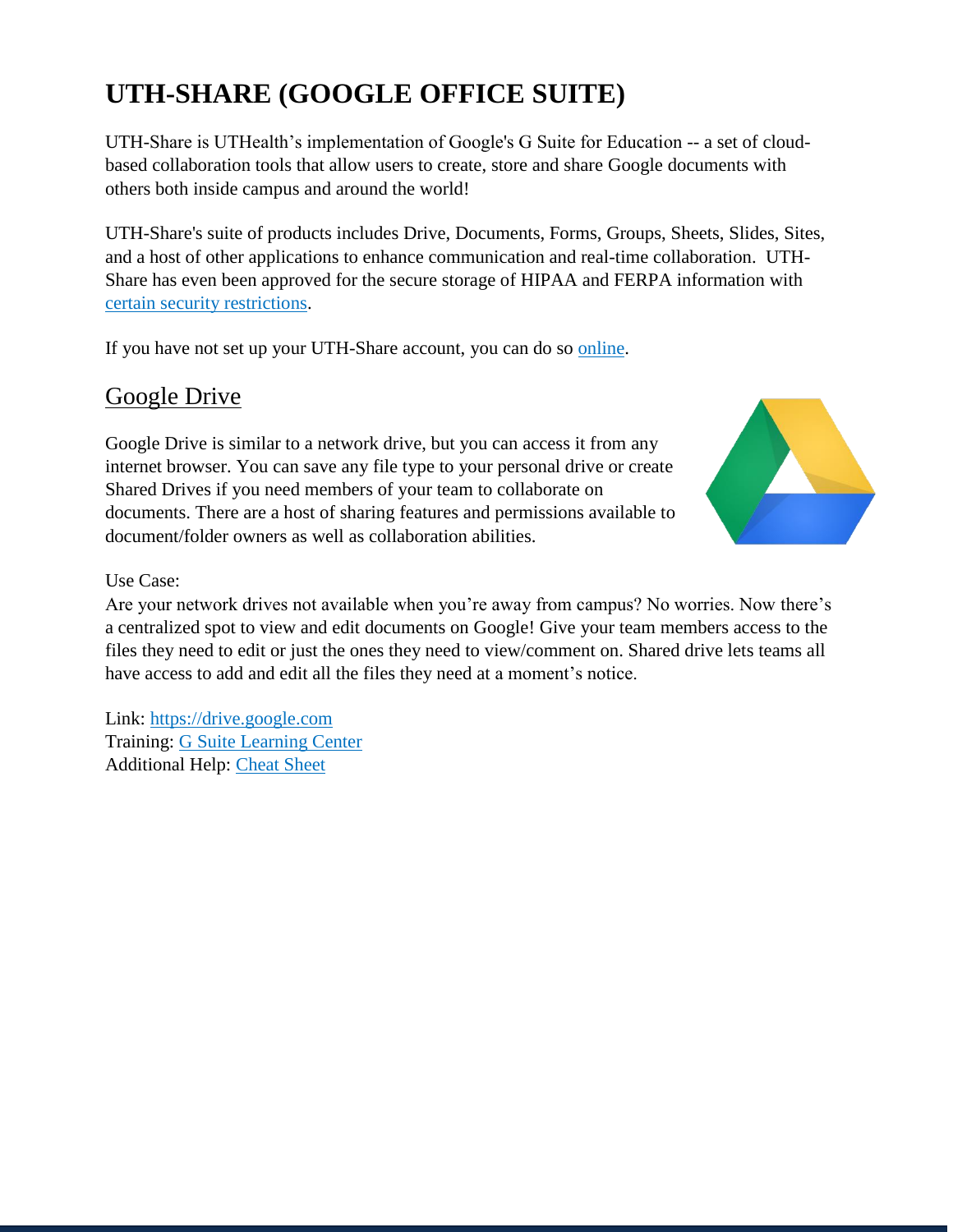#### <span id="page-18-0"></span>Google Docs

If you are unfamiliar with Google Docs, it's easiest to think of it as Google's version of Microsoft Word. With Google Docs, you can create and edit text documents right in your web



browser—no special software is required. Even better, multiple people can work at the same time, you can see people's changes as they make them, and every change is saved automatically.

#### Use Case:

Need to have meeting minutes typed and accessible to everyone on your team? Do you have a report that needs pieces of information from multiple people? Now they can all work in the same place at the same time. Everything saves automatically and you can see who has done what in the version history. You can download the file in various formats to send via email at any point!

Link: [docs.google.com](http://docs.google.com/) Training: G Suite [Learning Center](https://support.google.com/a/users/answer/9300503) Additional Help: [Cheat Sheet](https://support.google.com/a/users/answer/9299931)

every change is saved automatically.

#### <span id="page-18-1"></span>Google Sheets

If you are unfamiliar with Google Sheets, it's easiest to think of it as Google's version of Microsoft Excel. With Google Sheets, you can create and edit spreadsheets directly in your web browser—no special software is required. Multiple people can work simultaneously, you can see people's changes as they make them, and

Use Case:

Do you want to track the status of a project? Use sheets to make a task list and give everyone access to update it. Or perhaps you need multiple people to fill in part of a report and another person to analyze those parts? This one sheet is available to everyone at the same time. You can download the file in various formats to send via email at any point!



Link: [sheets.google.com](http://sheets.google.com/) Training: [G Suite Learning Center](https://support.google.com/a/users/answer/9310369) Additional Help: [Cheat Sheet](https://support.google.com/a/users/answer/9300022)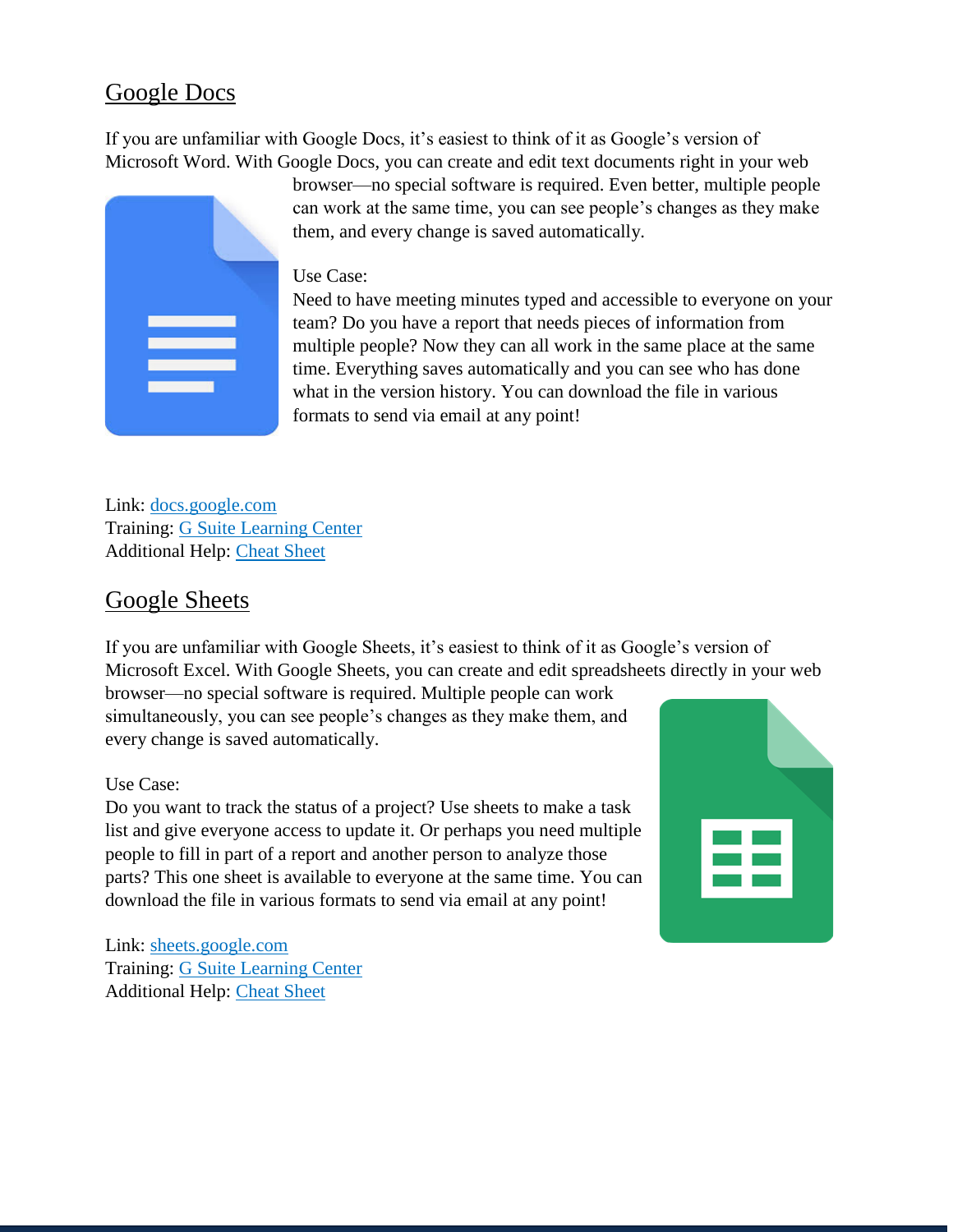#### <span id="page-19-0"></span>Google Slides



If you are unfamiliar with Google Slides, it's easiest to think of it as Google's version of Microsoft PowerPoint. Create and present professional pitch decks, project presentations, training modules, and more. With Google Slides, you can build presentations right in your web browser—no special software is required. Even better, multiple people can work on slides at the same time, you can see people's changes as they make them, and every change is automatically saved. Google slides also has a Q&A feature, where you can showcase a link at the top of your slide show and as people have questions, they can use their phone/computer to send them to the presenter.

#### Use Case:

Do you have a department-wide meeting coming up and you want to showcase what your team has done? Instead of waiting for everyone send you their individual slides, have everyone work on one document together. You can download the file in various formats to send via email at any point!

Link: [slides.google.com](http://slides.google.com/) Training: [G Suite Learning Center](https://support.google.com/a/users/answer/9313043) Additional Help: [Cheat Sheet](https://support.google.com/a/users/answer/9300133)

#### <span id="page-19-1"></span>Google Forms

Manage event registrations, create a quick opinion poll, and much more. With Google Forms, you can create and analyze surveys right in your mobile or web browser—no special software required. You get instant results as they come in. And, you can summarize survey results at a glance with charts and graphs. Want to make sure that each person only responds to the form once? You can make that adjustment in the settings. You can even make a Google Form [act like a quiz,](https://support.google.com/a/users/answer/9310162) by specifying which answer is correct and having the quiz self-grade!



#### Use Case:

Are you trying to plan a meeting and want to get everyone's

availability? Need to update the department's contact details list? Want to capture feedback from a presentation electronically? Does your department routinely do training and want to make sure that the audience is understanding the knowledge? All of these are excellent reasons to create a Google Form. By creating a form, you can centralize all the responses into one place.

Link: [forms.google.com](http://forms.google.com/) Training: [G Suite Learning Center](https://support.google.com/a/users/answer/9302965) Additional Help: [Cheat Sheet](https://support.google.com/a/users/answer/9299716)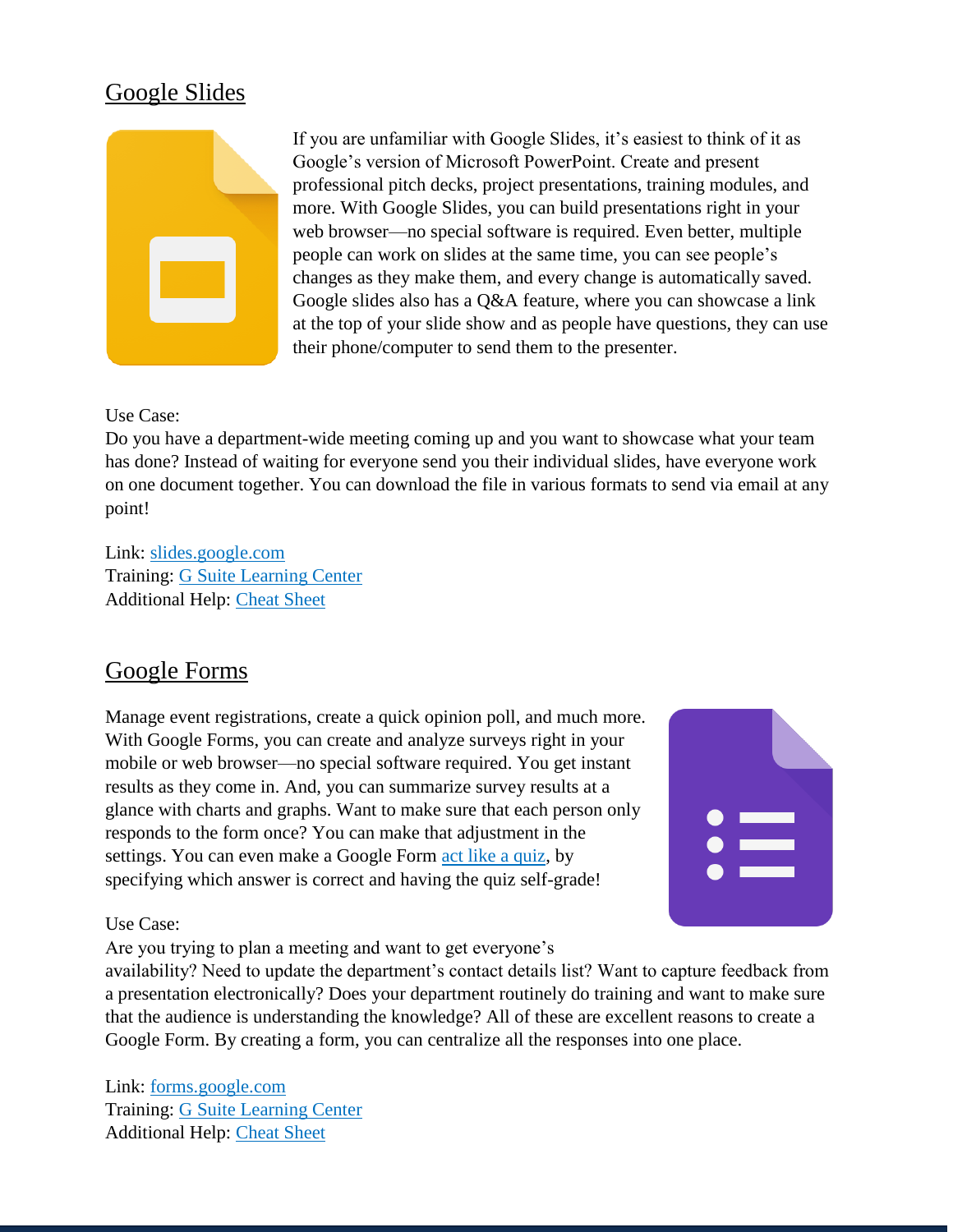#### <span id="page-20-0"></span>Google Chat & Meet

If you are unfamiliar with Google Chat & Meet, it's easiest to think of it as Google's version of Microsoft Skype for Business. Google Chat combines both features of instant messaging and video calling. Whether in a 1:1 chat or a dedicated group workspace, [Google Chat](http://chat.google.com/) makes it easy to collaborate with your team in an organized way. Share and discuss Google Docs, Sheets, and Slides all in one place. [Google Meet](http://meet.google.com/) lets you host video conferences, hold remote interviews, conduct webinars, and more.

Links: [chat.google.com,](http://chat.google.com/) [meet.google.com](http://meet.google.com/) Training: [G Suite Learning Center: Chat](https://support.google.com/a/users/answer/9300511) Training: [G Suite Learning Center: Meet](https://support.google.com/a/users/answer/9282720?hl=en&ref_topic=9348670) Additional Help: [Chat Cheat Sheet](https://support.google.com/a/users/answer/9299928)

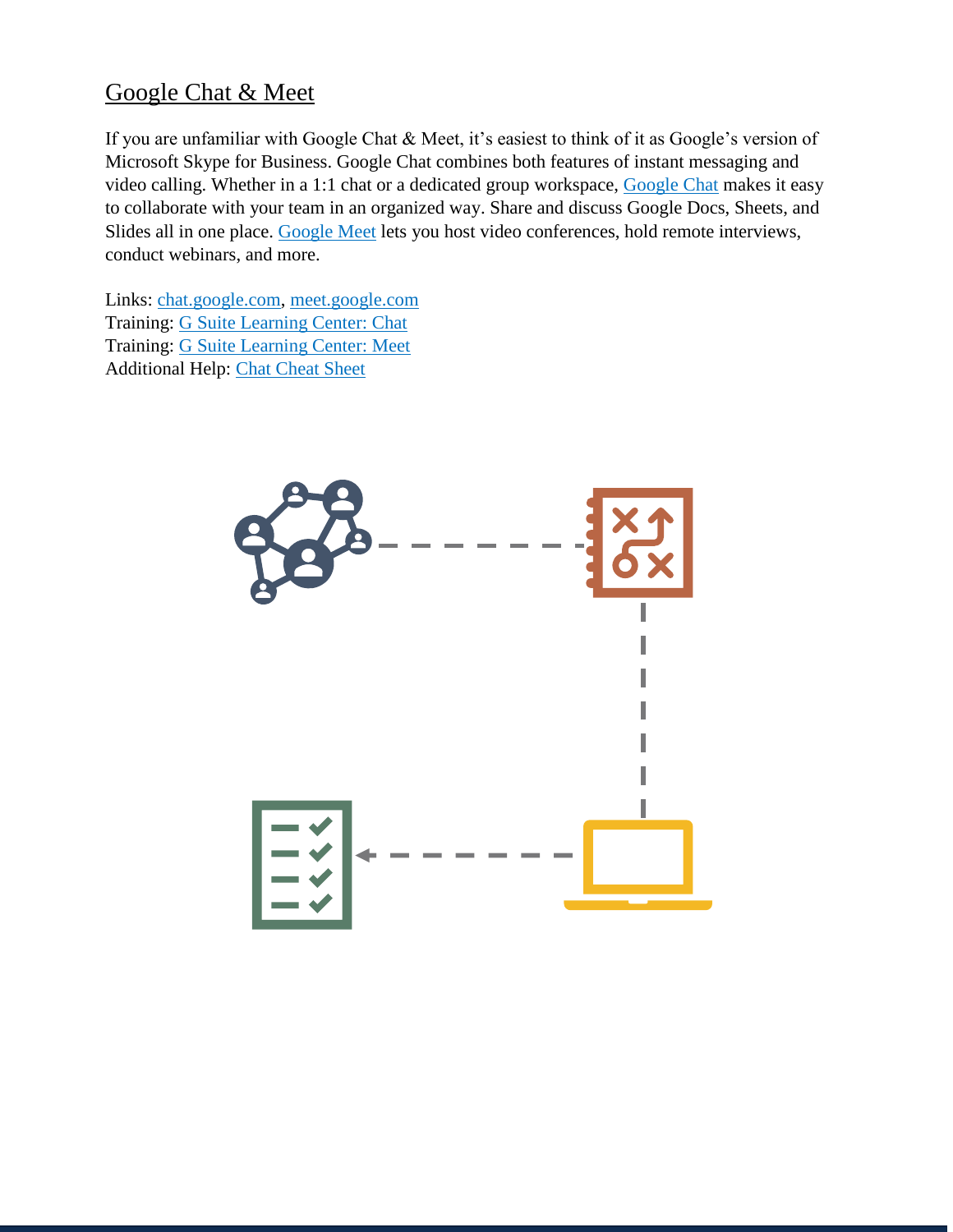# <span id="page-21-0"></span>**WEBEX**

Webex is a video and audio collaboration tool. Staff can use this technology, free of charge, to schedule interactive online meetings. Webex includes Outlook calendar integration, allowing you to schedule Webex meetings directly from your Outlook calendar. Each online Webex meeting you host will support up to 1,000 participants. Easily meet with your entire team or department to give live updates or check-in with everyone. If you have a document that needs to be discussed, you can share it in the meeting so everyone is on the same page.



#### Use Case:

Any meeting with one or more people who are working remote is a good use for Webex. Do a check-in, give a status update on a project, and much more with this collaborative tool.

Link: [uthealth.webex.com](http://uthealth.webex.com/) (Also look for the app on your computer!) Training: [Webex Help Center](https://help.webex.com/en-us/)

#### <span id="page-21-1"></span>Webex Personal Room

Your Webex Personal Room is your private virtual conference room. The link to this virtual conference room never changes and can be ideal if you need to jump into a virtual meeting quickly. Some individuals even add their Webex personal room link to their email signature. If someone accesses your personal room while you are not there, you will receive an email letting you know they are waiting for you. Once you are in your personal meeting room, you can "lock" the meeting so that no one is allowed to enter until you allow them



Use Case:

Do you have one-on-ones scheduled back to back? Don't create hundreds of different meetings -- just put your personal room link in the meeting invite and then there signing in and signing out of multiple meetings.

Link: unique to you! Find it by logging in to [uthealth.webex.com](http://uthealth.webex.com/) and it's on the front page! Training: [Webex Help Center](https://help.webex.com/ld-nyw95a4-CiscoWebexMeetings/Webex-Meetings#Use-Personal-Rooms)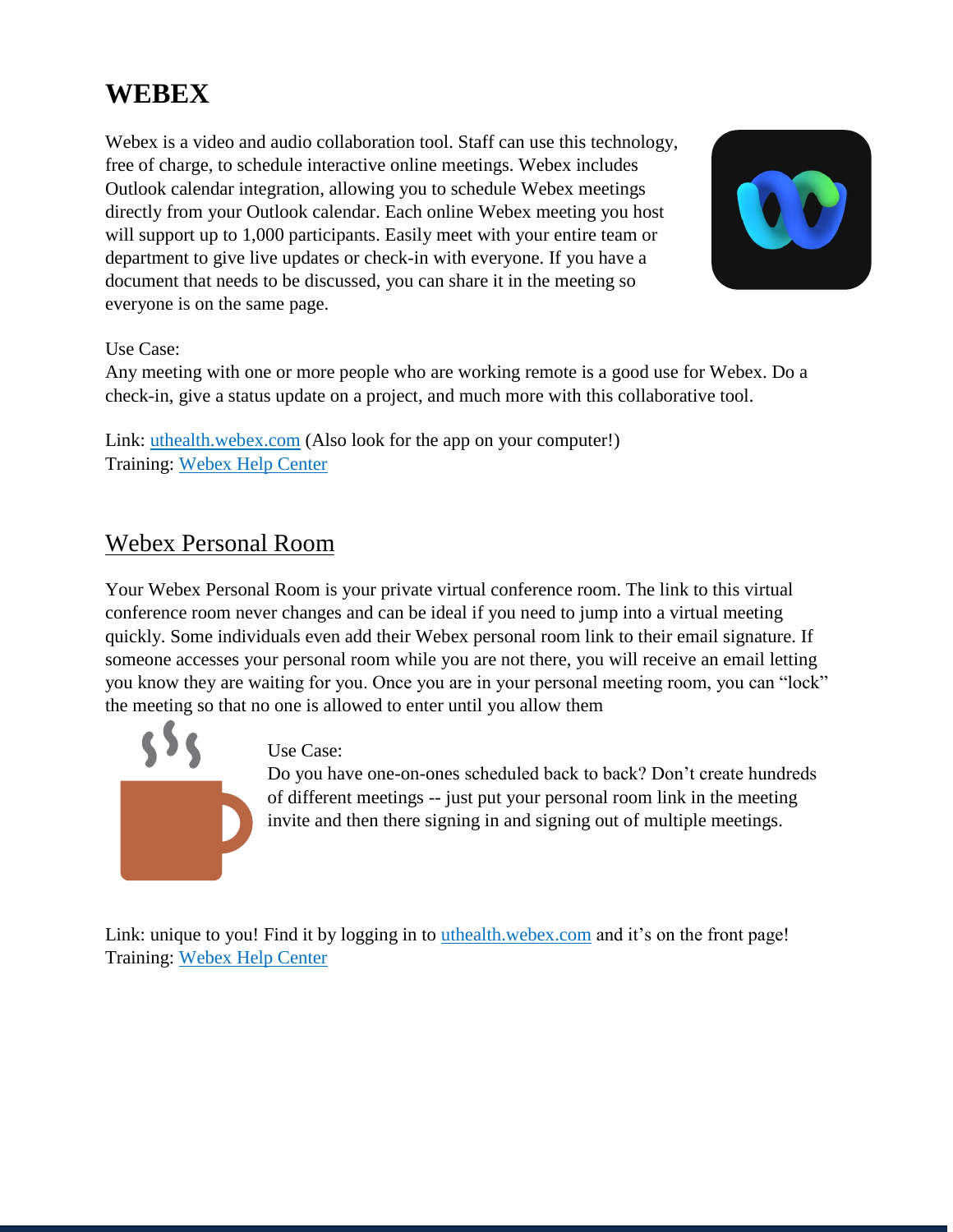#### <span id="page-22-0"></span>Webex Meeting

A Webex meeting is just like an in-person meeting but virtual. When you create a Webex meeting, it has a specific meeting number and the settings can be adjusted for what participants are allowed to access within the meeting. You can also create an alternate host for the meeting if you might be running late but want the meeting to get started without you.



#### Use Case:

Any meeting with one or more people who are working remote is a good use for Webex. This is also a great tool for interviewing candidates remotely! From a simple link, anyone can access the meeting, log in, and participate!

Link: [uthealth.webex.com](http://uthealth.webex.com/) Training: [Webex Help Center](https://help.webex.com/en-us/)

#### <span id="page-22-1"></span>Webex Event



Webex Events make hosting an online event easy. Whether you are launching a product or holding an all-hands, you can deliver a polished, interactive presentation with multimedia, Q&A, and polling to engage your audience. A Webex event is ideal if you have one speaker or several panelists who need to give information to a large audience. There are plenty of tools built in to keep it interactive, without everyone speaking over each other and interrupting the flow of the presentation.

#### Use Case:

Do you have a large department, say 50 - 100+ people? Do you need to give them information in a way that is productive and includes everyone? Webex events allow one or a few people to speak and give information while allowing the attendees view the speakers, the presentation, and even ask questions via text.

Link: [uthealth.webex.com](http://uthealth.webex.com/) (Webex events must be scheduled online) Training: [Webex Help Center](https://help.webex.com/ld-7srxjs-CiscoWebexEvents/Webex-Events#Get-Started)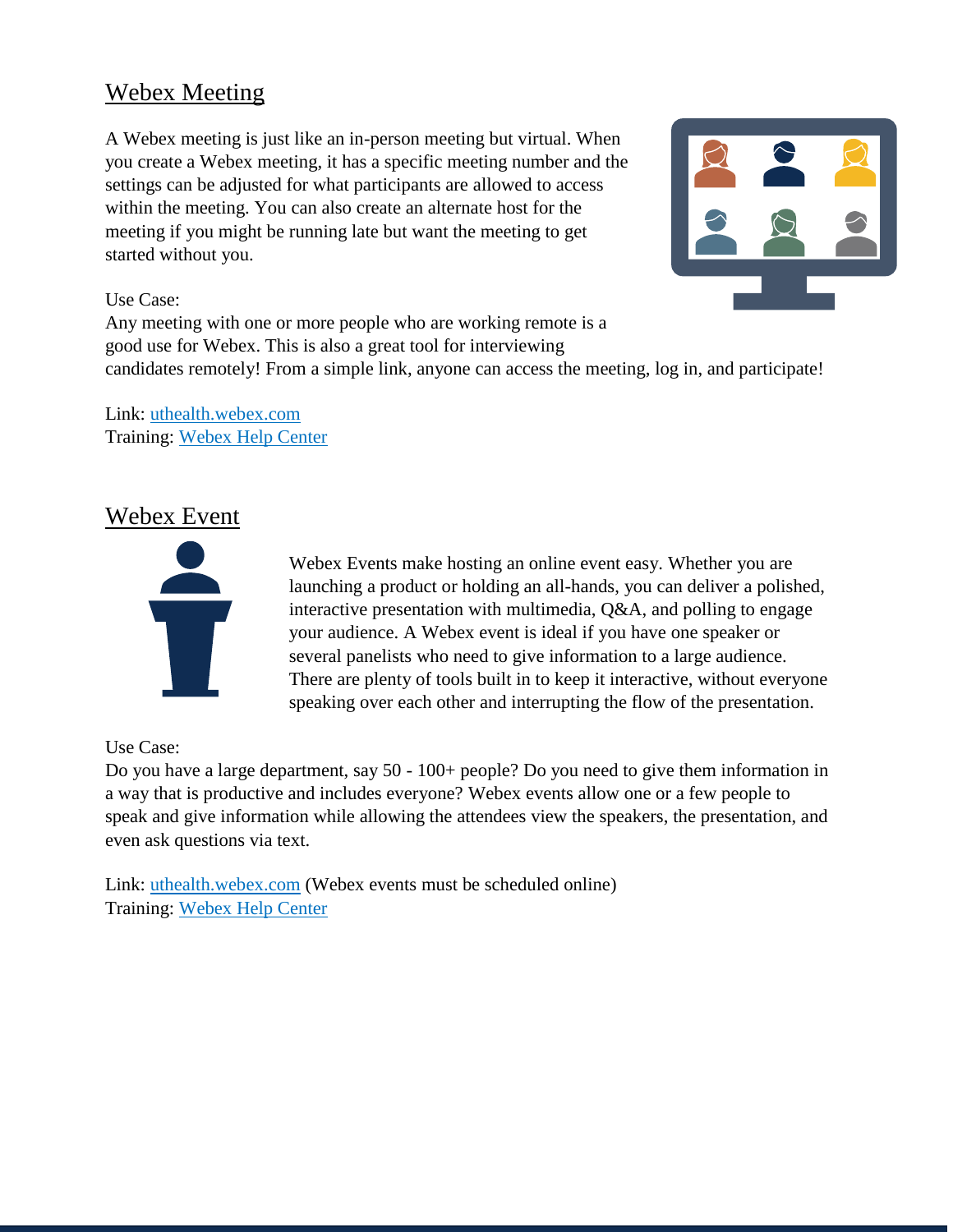# <span id="page-23-0"></span>**SECURESTOR**

UTHealth SecureStor is a cloud-based file storage application that allows users to store and share files with other UTHealth users or external users. SecureStor is approved for the storage of HIPAA and FERPA information at UTHealth. If you are unsure what this means, please contact IT Security at [its@uth.tmc.edu.](mailto:its@uth.tmc.edu) SecureStor is automatically connected to your personal network drive (H:) and inside the "Home Share Drive". Files that are located within your Home Share drive are immediately available for your use via the SecureStor



application interface. You can easily share a link to a document in SecureStor which gives users access to it and a trail of their access for auditing purposes.

Use Case:

You need to share files with an employee, but they are both too large for email and contain sensitive data. Log on to SecureStor to enable file sharing in a secure environment that allows only the individuals you select to access the data.

Link: [securestor.uth.tmc.edu](https://securestor.uth.tmc.edu/) Training: UTHealth IT - [Cloud Based Services](https://inside.uth.edu/it-training/Cloudbasedservices.htm)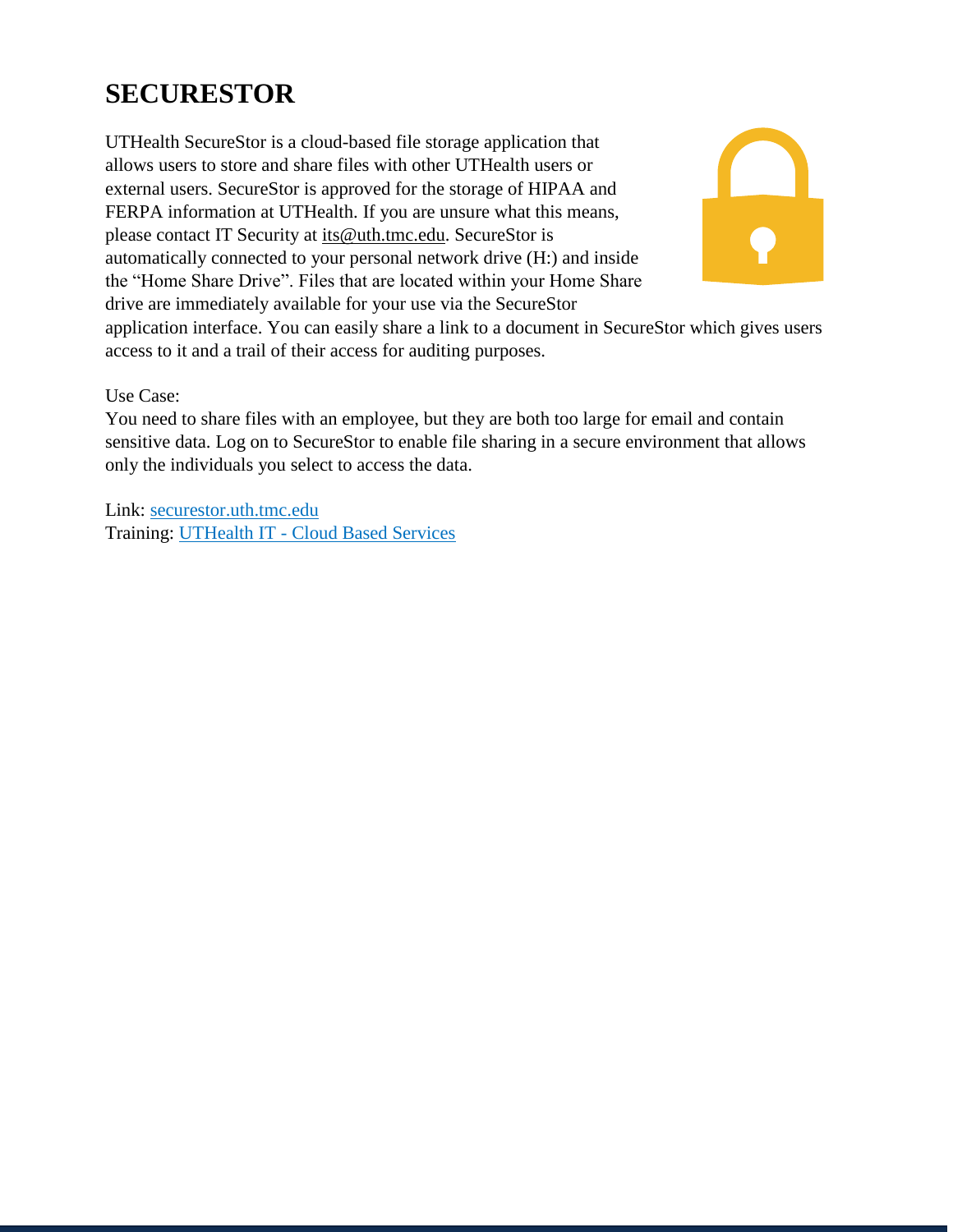# <span id="page-24-0"></span>**Development & Resources**



Employees may have time to take advantage of professional development opportunities. Ask your employees about skills or competencies they would like to learn or enhance. This can help them grow in their current role or help them prepare for a possible growth opportunity.

# <span id="page-24-1"></span>**LINKEDIN LEARNING**

LinkedIn Learning is the industry leader in on-demand training. You and your employees have access to over 15,000 courses and 150 learning paths. Now is an excellent time for your employees to take advantage of these professional development opportunities.



Link: [go.uth.edu/linkedinlearning](http://go.uth.edu/linkedinlearning)

If you are new to managing a remote workforce, there are incredible resources available on LinkedIn Learning as well. Try a specific [learning path](https://www.linkedin.com/learning/paths/remote-working-setting-yourself-and-your-teams-up-for-success?u=76310042) or individual courses to help enhance your remote or hybrid team.

To help guide you in your discussion with your employees, attached is sample guide you may have them complete and discuss.

[Download this form](https://inside.uth.edu/hr/manager-resources/manager-toolkit/Sample%2BLearning%2BPlan.xlsx) that you can provide to your employee. The tool may help them select courses that will help support their career objectives and goals.

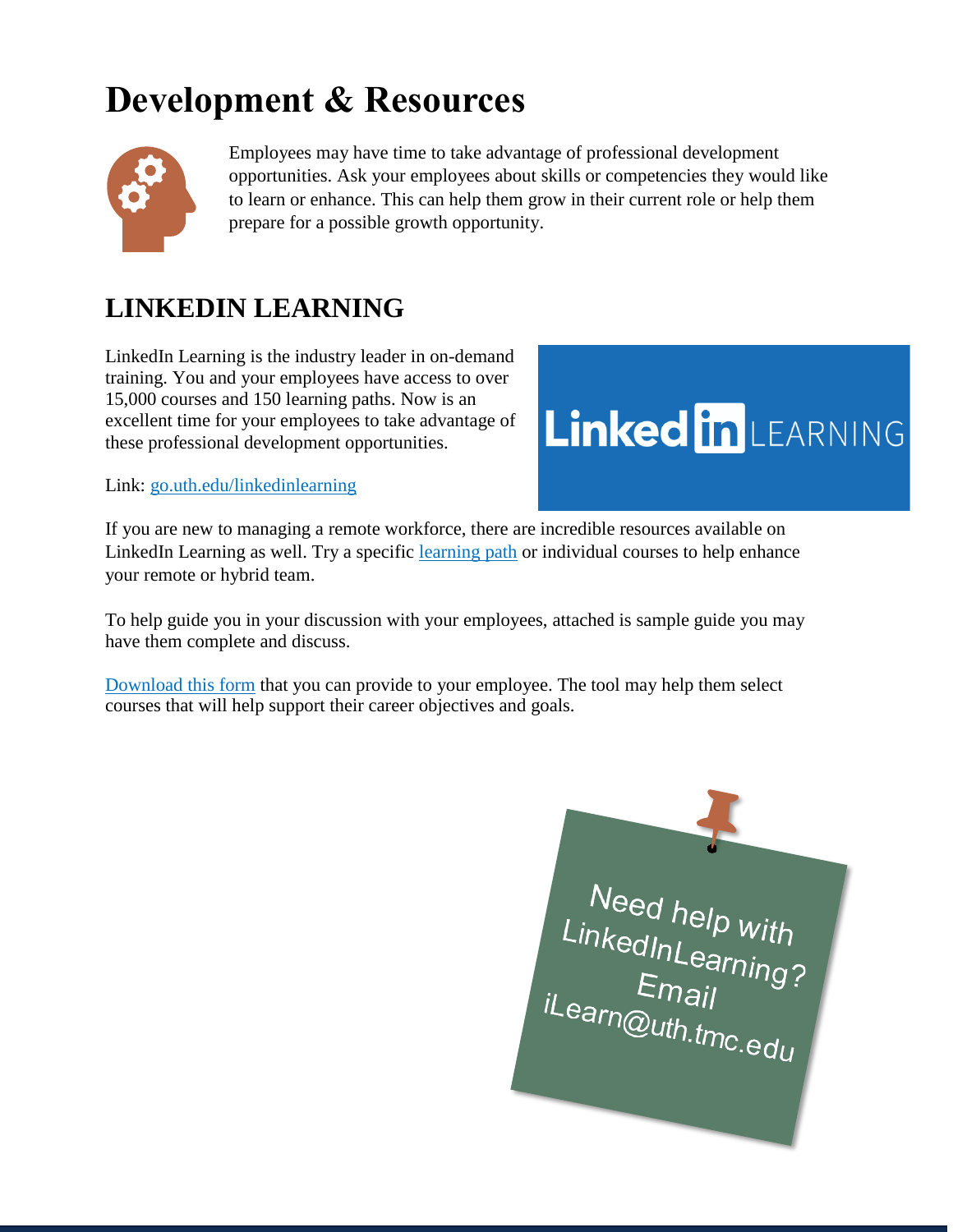# <span id="page-25-0"></span>**TOOLS TO HELP YOU MANAGE YOUR TEAM**

#### <span id="page-25-1"></span>15:5 - Template

[This document](https://inside.uth.edu/hr/manager-resources/manager-toolkit/5-15%2BReport.pdf) is a weekly summary of an employee's work. It should take no more than 15 minutes to complete and only 5 minutes to read.

#### <span id="page-25-2"></span>Meeting Agenda Template

These can be very basic, but if you are managing a remote workforce, it is important to have an [agenda](https://inside.uth.edu/hr/manager-resources/manager-toolkit/Meeting%2BAgenda%2BTemplate.docx) and disperse before the meeting so everyone can come prepared.

#### <span id="page-25-3"></span>Contact List

If your department does not have a current [contact list,](https://inside.uth.edu/hr/manager-resources/manager-toolkit/Dept.%2BContact%2BList%2BTemplate.xlsx) now is the time to create a new one. Some suggested fields to capture are below. If you're starting from scratch, try utilizing Microsoft Forms of Google Forms for easy response collection.

# <span id="page-25-4"></span>**HOW-TO DOCUMENTS / JOB AIDS**

Webex Job Aid – [Create a Meeting](https://inside.uth.edu/hr/manager-resources/manager-toolkit/1%2BHow%2Bto%2BCreate%2Ba%2BWebex%2BMeeting.pdf)

[Webex Job Aid –](https://inside.uth.edu/hr/manager-resources/manager-toolkit/2%2BHow%2Bto%2BJoin%2Ba%2BWebex%2BMeeting.pdf) Join a Meeting

[Forwarding Office Phone Job Aid](https://inside.uth.edu/hr/manager-resources/manager-toolkit/3%2BHow%2Bto%2BForward%2Byour%2BPhone.pdf)

[Manager Checklist –](https://www.uth.edu/dotAsset/7b569164-7e39-40d6-ad07-2bc0b97e66fe) Working Remote [Employee Checklist –](https://www.uth.edu/dotAsset/94accf24-28fa-4e04-9852-89fca146a502) Working Remote

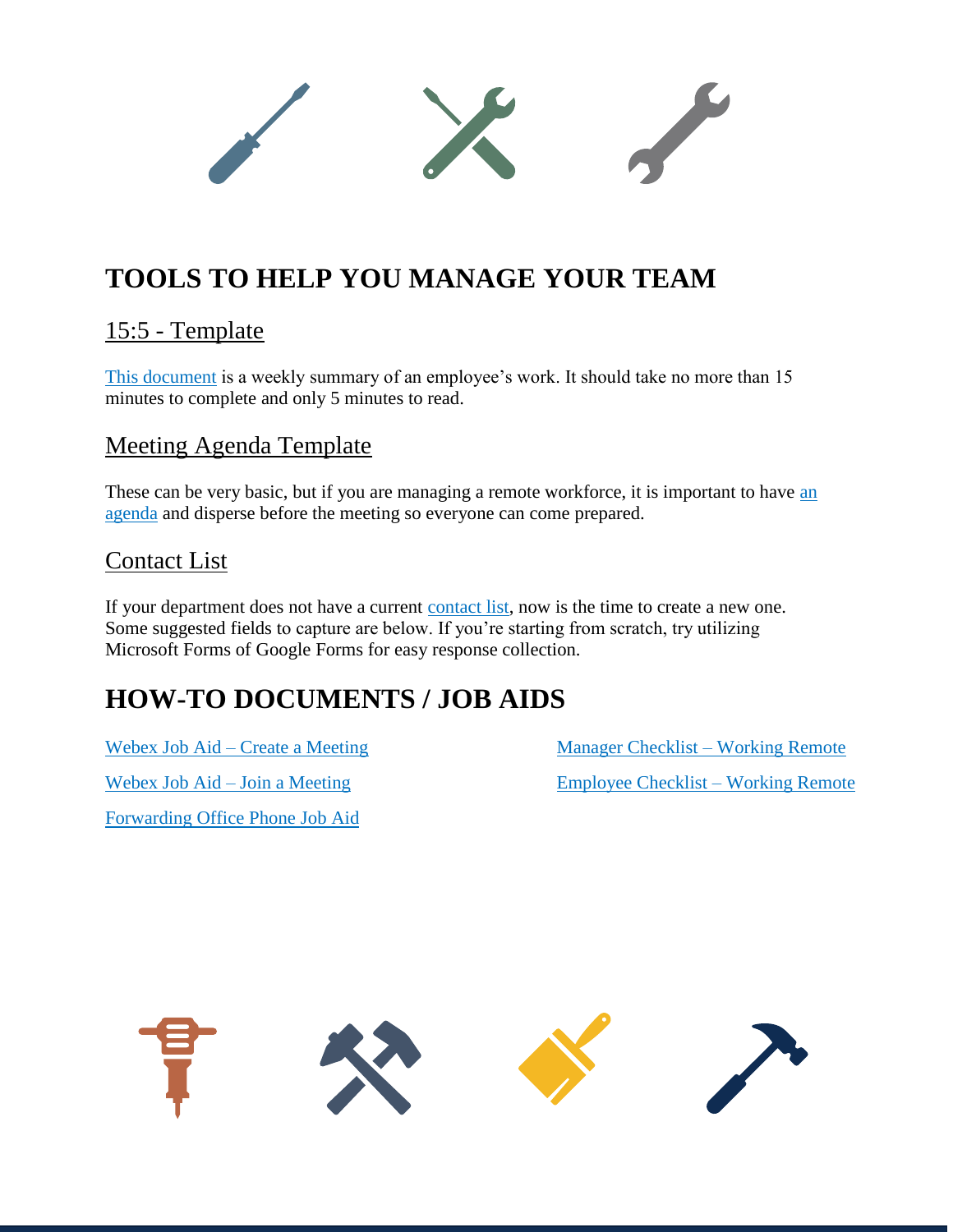# <span id="page-26-0"></span>**Time to Engage – GetExcited!**

Here are a few ideas to keep your employees engaged and feeling connected with their colleagues. Participation in the activities are voluntary.



# **HELLO VIDEOS OR SELFIES**

- Offer employees the opportunity to send in videos (15 secs max) of them saying hello and/or a positive encouraging message.
	- o Option #1: For those who want to send in selfies, ask them to hold up a sign with "Hello" or a positive message in their selfie.
	- o Option #2: For those who aren't fans of videos or selfies, offer them the opportunity to share words of encouragement instead.

**BRING YOUR PET TO WORK**

- Submit videos or selfies to activity lead and compile into a presentation to send out to employees.
- Ask employees to submit pictures of their pets.
- Activity lead will gather all submissions and create a way to vote for the winners in the following categories: Cutest, Best Dressed, Most Photogenic, etc.
- Create a way to vote for pets in categories. And, create certificates for winners.



- Randomly pair team members together to have coffee and connect virtually.
	- o Utilize WebEx, Microsoft Teams or any video conferencing platform available.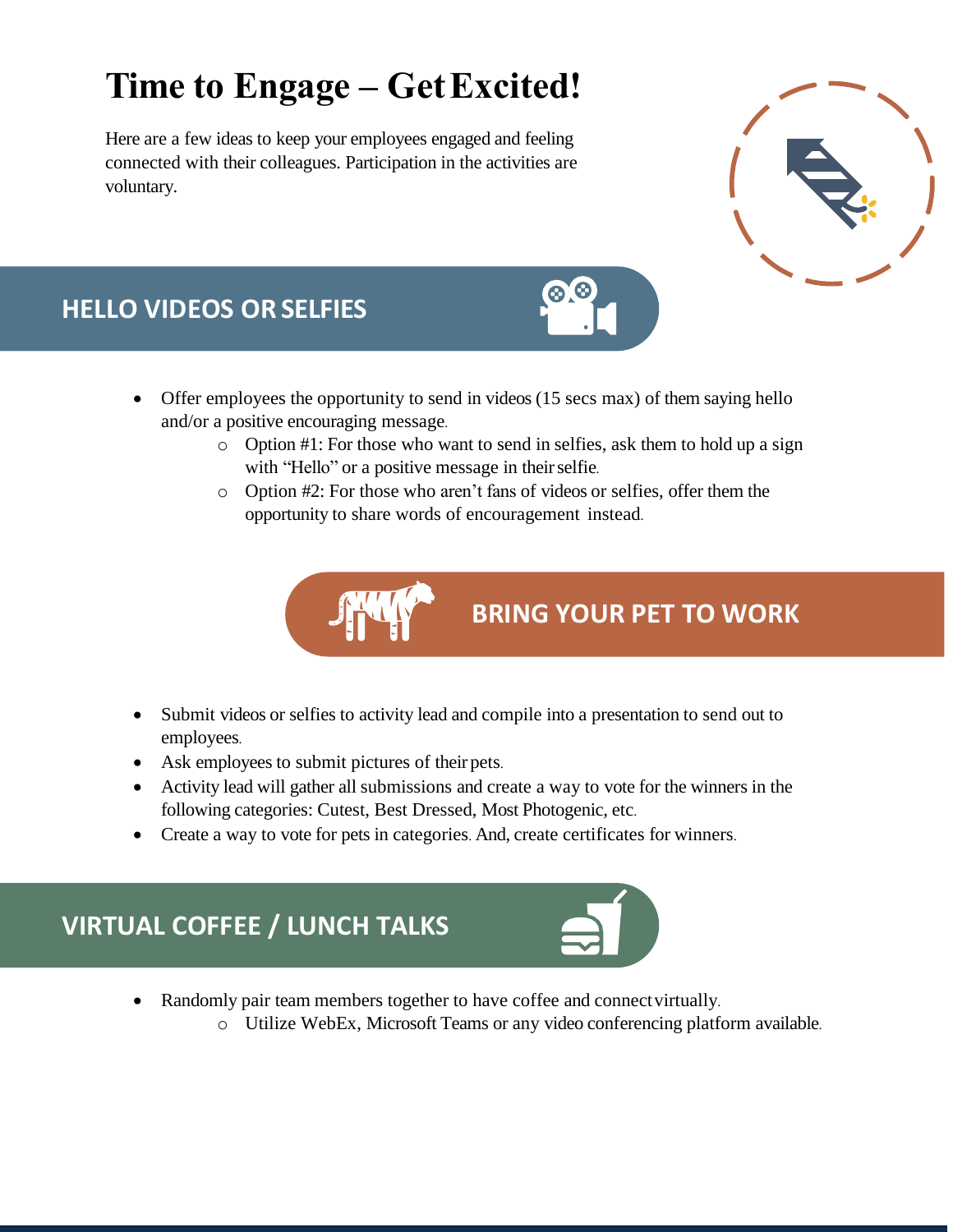

### **BEST COFFEE MUGFACE**

- Employees take a picture drinking from their favorite/funny coffee mug.
- Activity lead compiles all pictures and team votes on the best/funniest/most creative coffee mug{face}.

## **LITTLE KNOWN FACTS ABOUT ME**



- Select a few employees (contingent upon number in department) to participate. o Each person submits 1-2 facts about themselves.
- Compile all facts and create a presentation where employees can guess which person each fact belongs to.



# **GUESS WHO? (BABY PICTUREVERSION)**

- Employees can share baby pictures of themselves.
- Activity lead will compile all pictures into a presentation and employees can guess who are in the pictures.
	- o Answers are revealed with a side-by-side of the baby picture and current picture of the employee.

# **MANAGER COFFEE/OFFICE HOURS**

• Managers can have a block of time set aside where employees can {virtually} visit and catch up.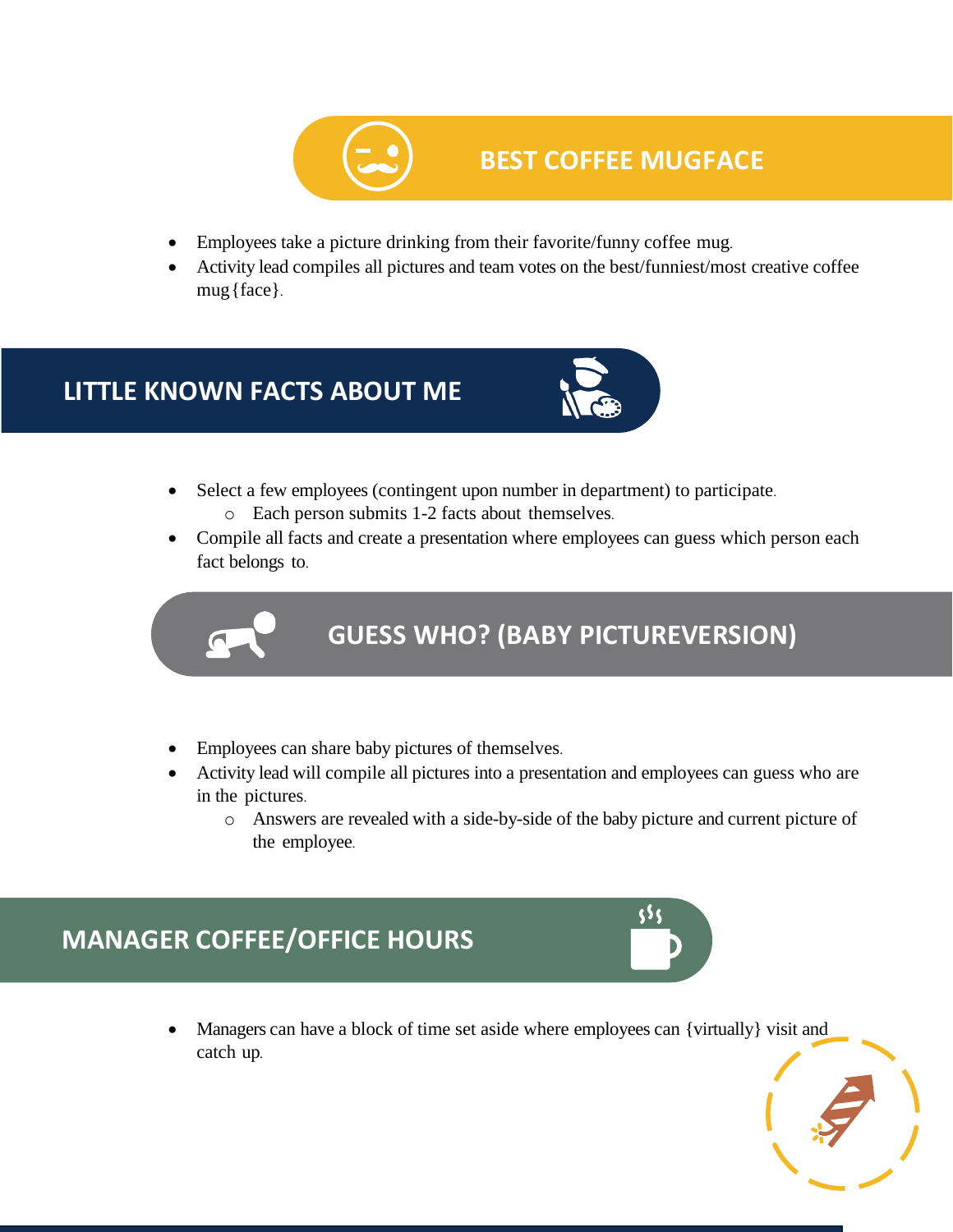| $\overline{\phantom{a}}$ |
|--------------------------|
|                          |



### **VIRTUAL SCAVENGER HUNT**

- Clues are provided about each team member to the activity lead (i.e. the employee with a baseball card collection, most siblings, traveled the most, etc.)
- Then, employees go on a {virtual} hunt for which team member this could be using a conferencing platform that is suitable for the team.



• Offer employees the opportunity to share videos or photos of their workspace. They can share their favorite desk item, favorite item in their home, whatever they want their colleagues tosee.



## **10 COMMONTHINGS**

- Divide team into small groups (or use entire group depending on size).
- Select a topic (work-related or non-work related) and ask them to come up with a list of 10 things they have in common.
	- o It can be as simple as, *we all wear shoes*  to more specific *we were all hired in 2014*.
	- o Share the team lists with the larger team via email or use the online whiteboard.

## **WHERE IN THE WORLD HAVE YOU BEEN?**

- Employees can share where they have visited through pictures.
	- o Use a virtual whiteboard to share pictures of travels and the favorite things about the trip.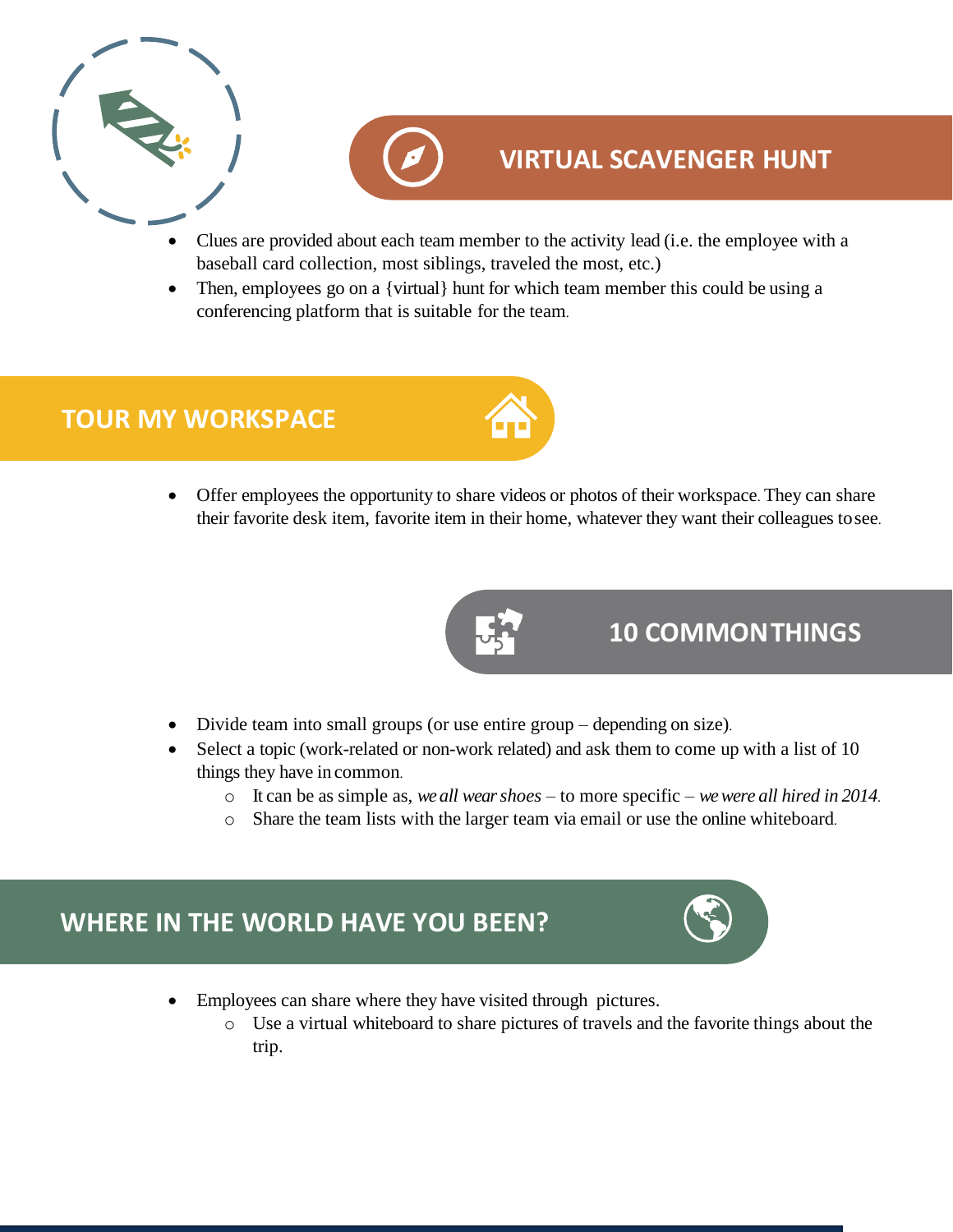

### **RIDDLE METHIS**

• Email weekly brain teasers or riddles to team and see who can solveit first.

## **STORYTELLING**



- Create a theme of the week for each story.
- Using that theme, the employees are instructed to:
	- o Use photo stories that contain action-oriented photographs with captions (include compelling, captivating images in photo stories).
	- o Place photo stories on the selected online resource. (i.e. white board or emailing them to the activity lead).
	- o Then, translate text associated with photo stories into an overall meaningful story.



### **WEEKLY TROOPTALKS**

- Suitable for a large group of employees (10 or more); create a theme of the week where employees connect using zoom or any video conferencing platform that is accessible.
	- o The activity leader selects a theme, like recipe party (sharing your favorite recipes) and bon-**app**-etite (discussing the phone app you can't live without) or any other theme for each conversation.
	- $\circ$  Then, a date for the talk is set giving employees time to think about what they want to say. During the call itself, everyone takes turns talking and sharing.

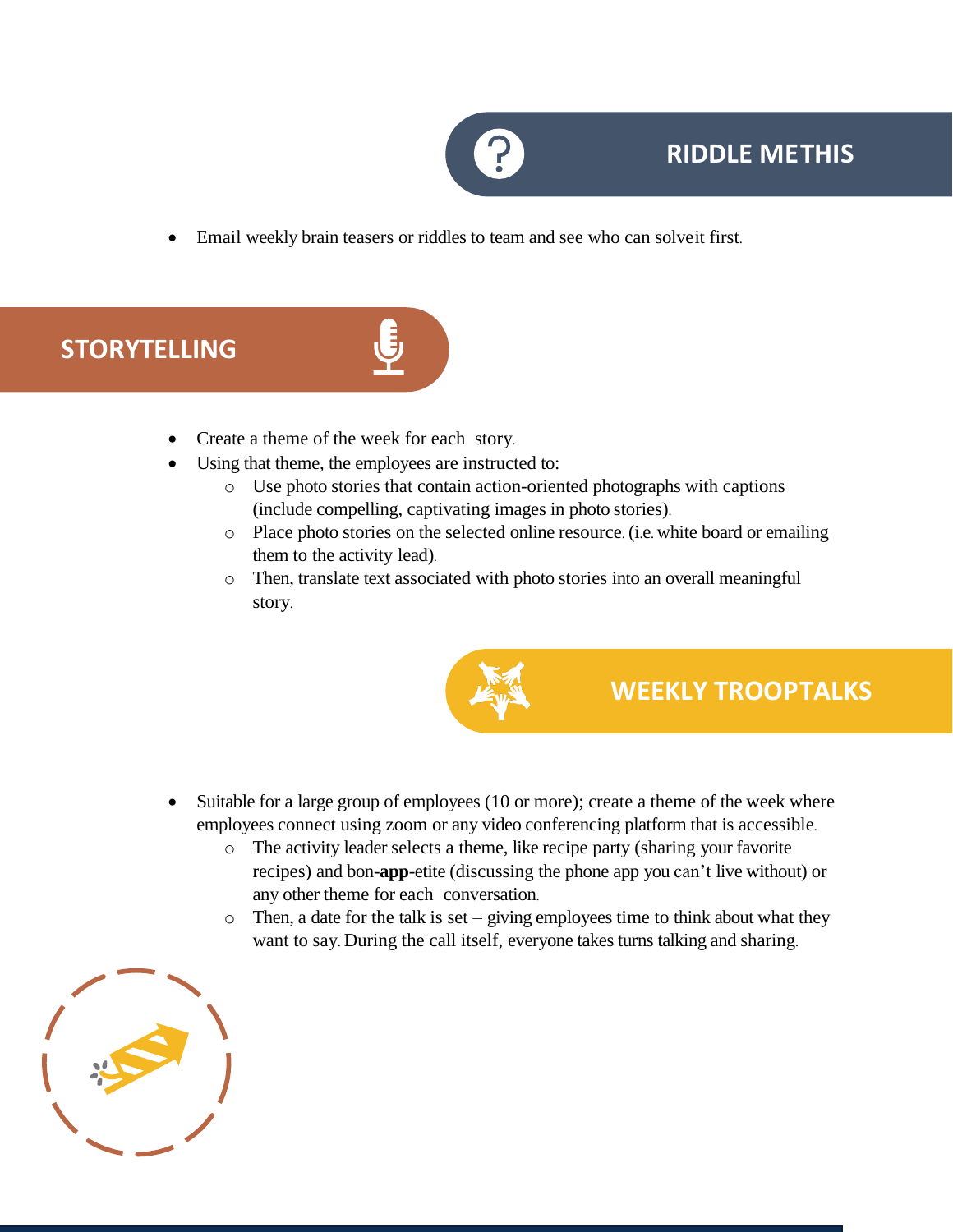

- Each employee is randomly paired with another team member.
	- o To simplify the execution, pairing can be done in a way that is logistically convenient.
- Each person sends a note of gratitude or a well-being message to the person they are paired with for the activity.
	- o Each employee will receive one message and in return will send one message. If you do decide to go with this idea, the Organization & Talent Development team is happy to brainstorm further and make it logistically simpler.



**TEAM JAMBOARD/WHITEBOARD**

- Create a [jam board](https://jamboard.google.com/) where employees can share photos and discussions.
	- o Create a theme to drive the discussions and keep it topic focused for guided discussion.

For questions and additional information, please email the Organizational and Talent Development team at *[iLearn@uth](mailto:iLearn@uth.tmc.edu).tmc.edu* or submit a request using the online [Organizational & Talent Development Services Request](https://uthtmc.az1.qualtrics.com/jfe/form/SV_5o1koWRPxWFlQ21) form.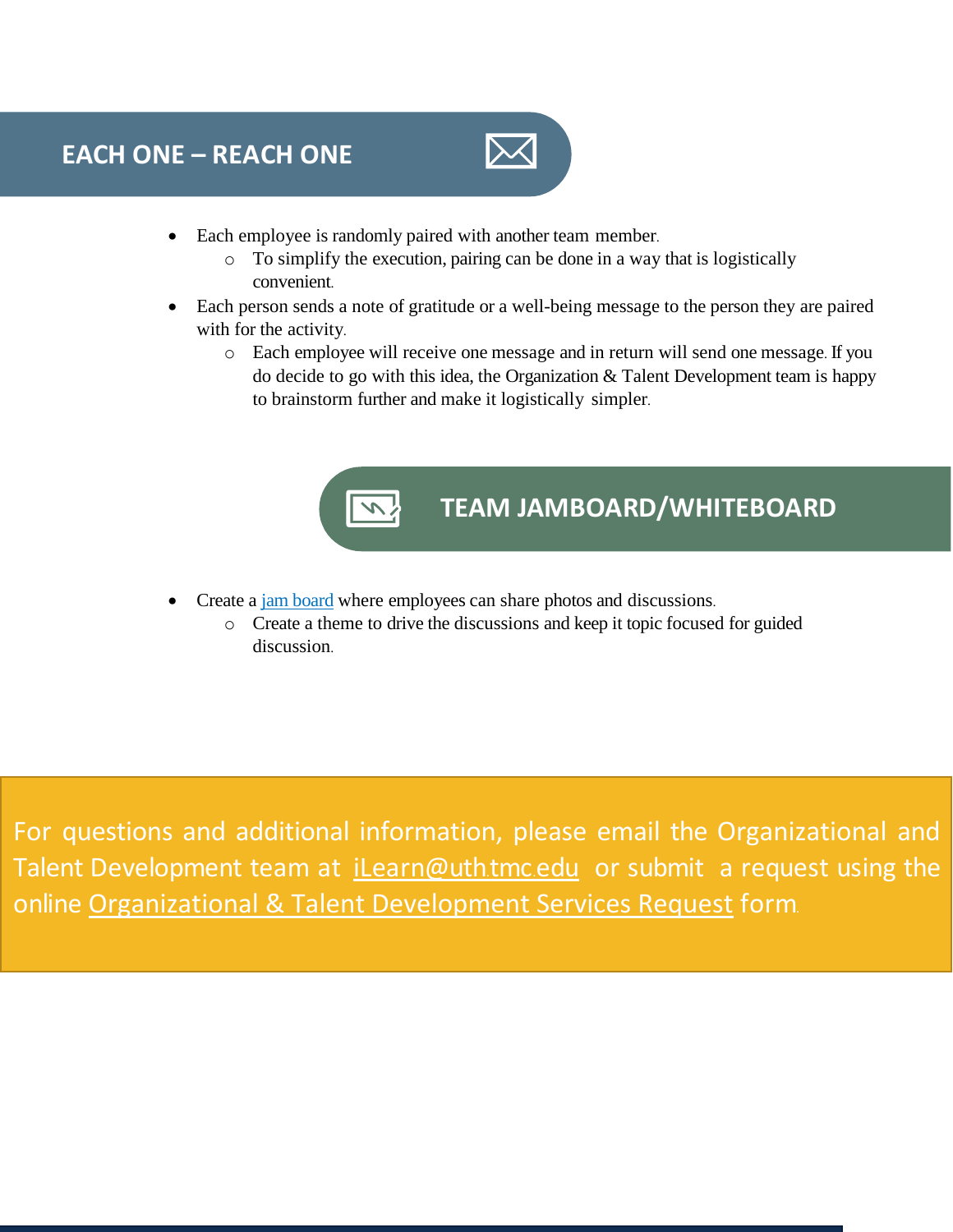# <span id="page-31-0"></span>**Let's Stay Healthy**

Items to keep in mind when managing yourteam:

- Working remotely may cause some individuals to feel isolated. Check in with your employees routinely, not only about work but to check and see how they are doing.
- Listen to your employee and be open and available to their concerns, obstacles or struggles they may have.
- Encourage your employees to stay connected to their professional and personal network

Below are resources that you as a leader have available to share with employees.

Our own internal Employee Assistance Programs website is a great place to start. There is a variety of information including wellness and mindfulness tips, meditation sessions as well as financial management information.